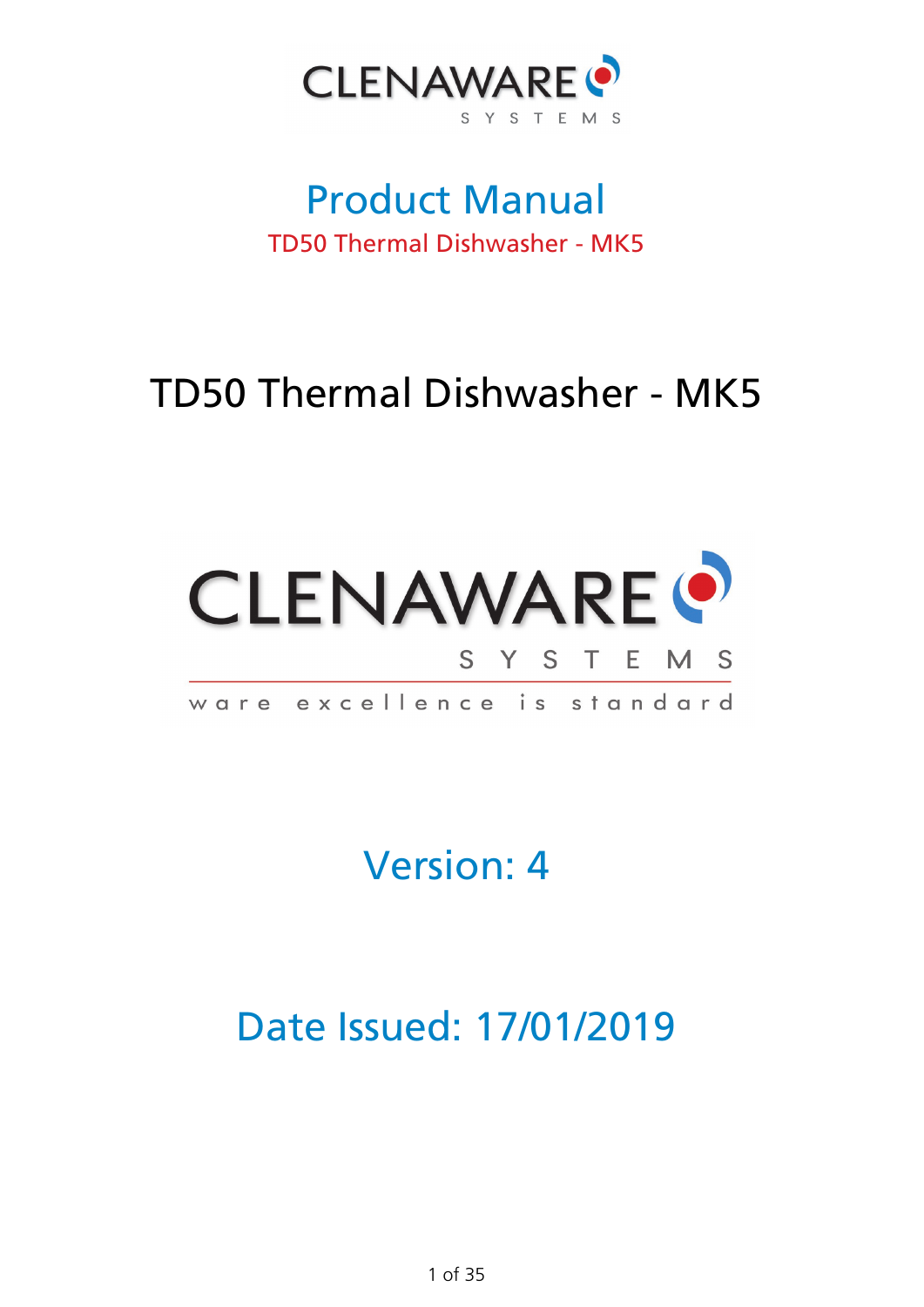

# Index

#### CS-A0037 - TD50 Thermal Dishwasher - 30 Amp CS-A0038 - TD50 Thermal Dishwasher - 3 Phase

<span id="page-1-0"></span>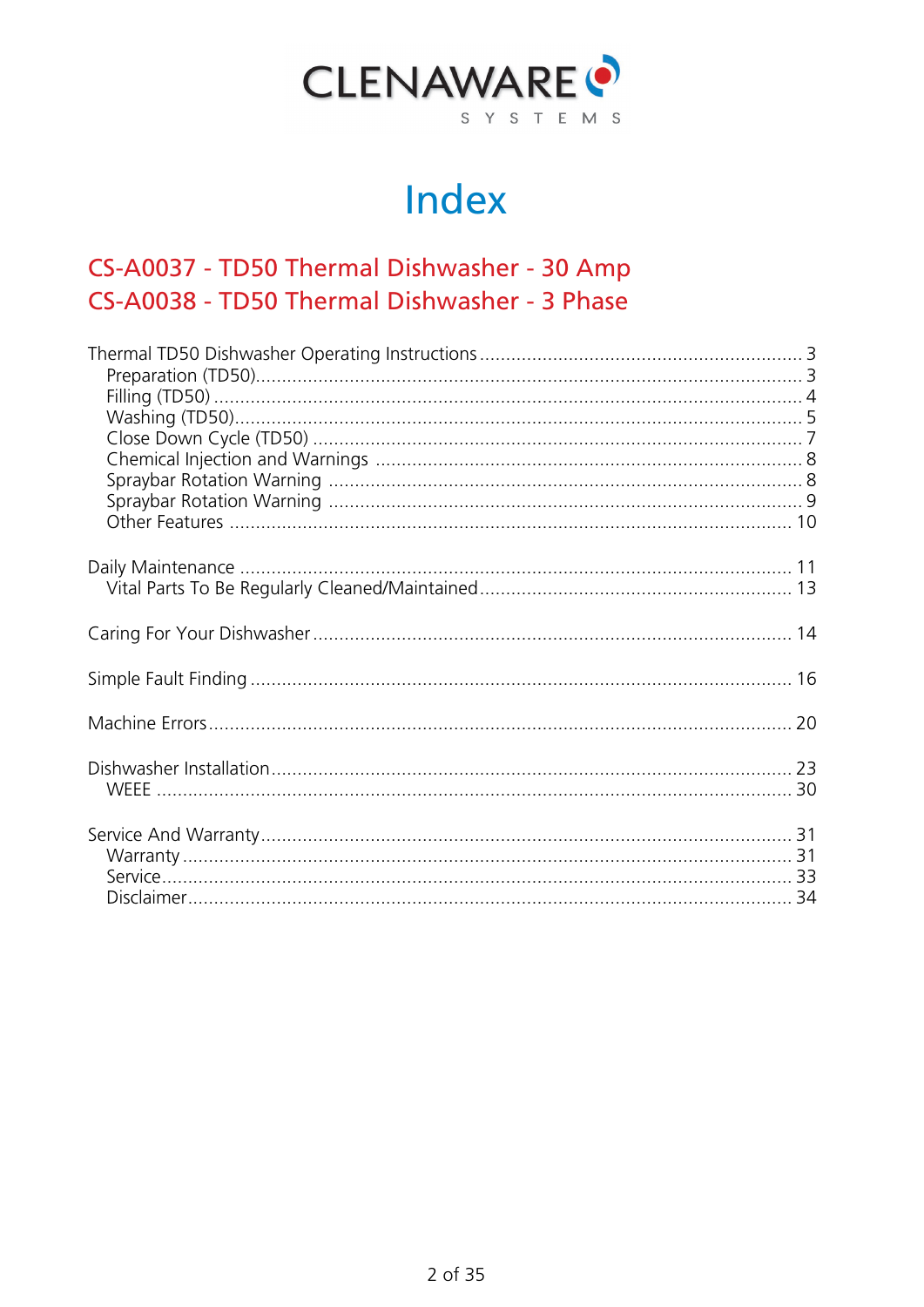

# Thermal TD50 Dishwasher Operating **Instructions**

#### <span id="page-2-0"></span>Preparation

- 1. Ensure that the machine interior is clean and soil-free, and that the top and bottom Spraybars rotate freely, and Jets are clean and correctly located.
- 2. Ensure that all four Filters are in position in the Wash Tank trough:

Primary Flat Disc Filters (2) are fitted to the wash and waste outlets. Secondary Drum Filter fitted over the wash outlet (left-hand outlet). Main Tray Filter that encloses the Wash Tank trough.

- 3. Check that the Detergent and Rinseaid containers have sufficient liquid level and that the suction tubes are in their appropriate products. Blue Tube for Rinseaid, and Clear Tube for Detergent.
- 4. Switch on the water and electrical supplies to the machine. Close the Door.

#### The Select Switch Will Be Illuminated Red



#### Switch The Machine On

1. Press the Select Switch: The Select Switch will be illuminated blue.

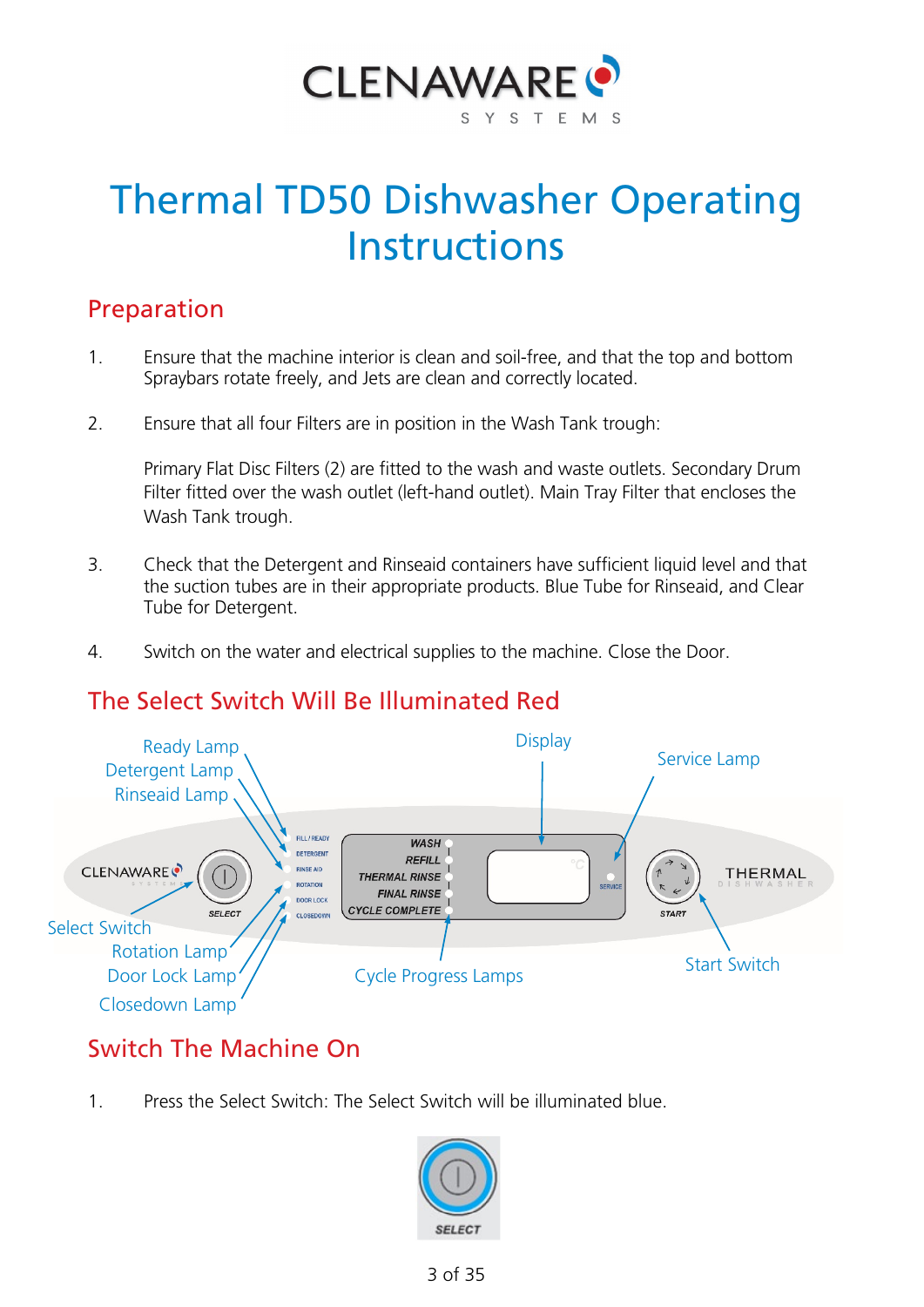

### <span id="page-3-0"></span>Filling

- 1. When the machine is switched on, a fill heat sequence will be performed as follows:
	- a) The Rinse Tank will fill with water
	- b) The Drain Pump will operate to vacate any water from the Wash Tank
	- c) The Fill/Ready Lamp will be illuminated orange
	- d) The Start Switch will be illuminated green (rotating)
	- e) Once the Rinse Tank is full, the water will be heated to 82°C
	- f) The Fill/Ready Lamp will flash orange during heating
	- g) Once up to temperature, the rinse water will be pumped into the wash
	- h) After the Fill/Heat sequence has been completed, the audible alarm will bleep five times
	- i) The Fill/Ready Lamp and Start switch will be illuminated green
	- j) "TD" will be displayed
	- k) The Rinse Tank will re-fill and heat to standby temperature

The machine will now be in Standby Mode, ready to operate wash cycles.

Note: If the machine has not been switched off using the Closedown Cycle (or suffered a power failure) a short refreshment cycle will be performed at start-up to ensure that all water is vacated from the machine. The Fill/Ready Lamp being illuminated red indicates this.

<span id="page-3-1"></span>To avoid this, and to ensure hygienic conditions, always use the Closedown Cycle at the end of a session.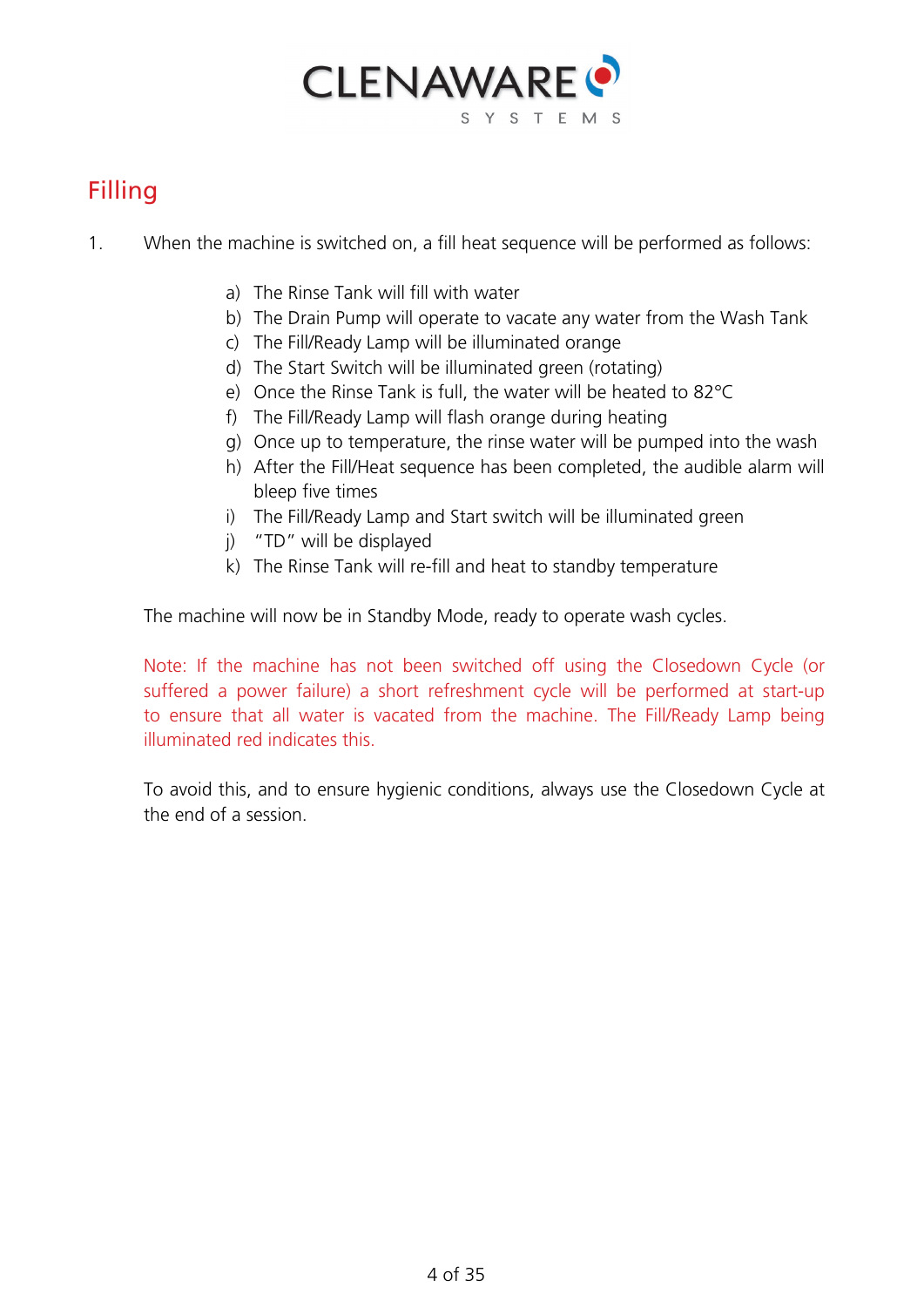

#### Washing

- 1. The TD50 incorporates two possible temperature/time regimes for thermal disinfection:
	- a) 82°C for 2 minutes (default)
	- b) 72°C for 3 minutes
- 1. The '72°C for 3 minute' thermal disinfection can be selected by an engineer upon request.
- 2. The TD cycle consists of the following functions:
	- a) Re-circulating wash period with Detergent
	- b) Refill period, replacing the Wash Tank water
	- c) Thermal Rinse period, raising the rinse water to TD temperature and holding for the TD time
	- d) Final Cooling Rinse

#### Starting A Wash Cycle

- 1. Fill the rack with crockery etc to be washed having first removed any liquid or solid waste elsewhere. Pre-rinsing is recommended. Open the Door and slide the rack into position. Close the Door.
- 2. Press the Start Switch to begin the cycle:
	- a) The Start Switch will be illuminated green (rotating)
	- b) The 'Wash' progress indicator lamp will be lit
	- c) The Wash Pump will be energised for the initial two minutes of the cycle, re-circulating the wash water via the rotating Spraybars

The Door must not be opened during the wash cycle.

3. During the wash period the rinse water will be heated to the correct operating temperature.

If the rinse water is not up to temperature at the end of the wash period, the machine will continue washing until the correct temperature is reached.

a) At the end of the wash period, the Wash Pump will de-energise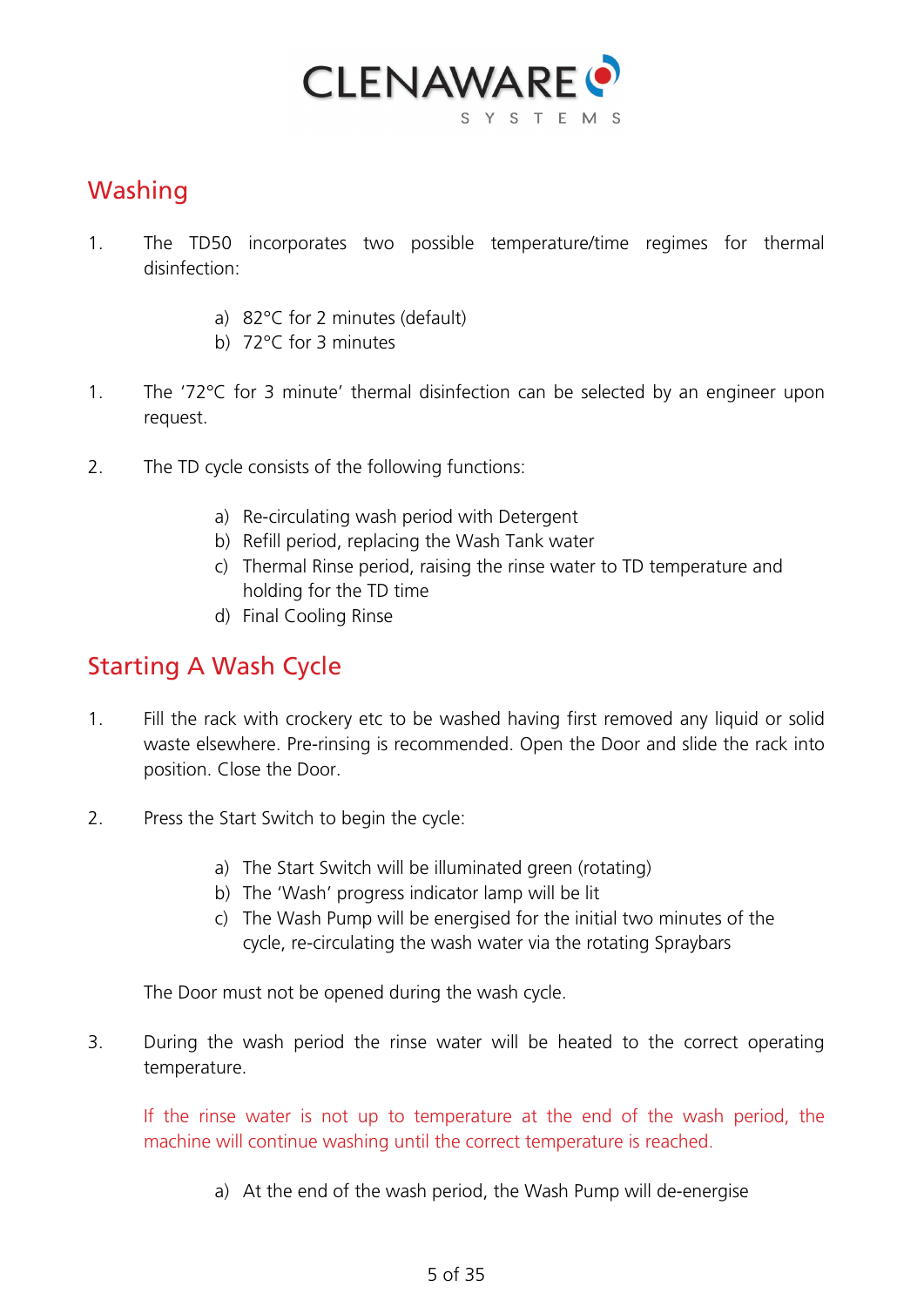

- b) The 'Refill' progress indicator lamp will be lit
- c) The Door will be locked, indicated by the Door Lock lamp illuminated orange

Note: The Door Lock is an optional fit on the TD50.

- a) The wash water will be emptied and replaced with pre-heated fresh water
- b) Following this, the ''Thermal Rinse' progress indicator lamp will be lit
- c) During Thermal Rinse, the TD rinse water will be re-circulated via the **Spraybars**
- d) The TD rinse water will be heated to 82°C (or 72°C). The temperature is displayed
- e) Once up to TD temperature, this temperature will be held for the 2 minute (or 3 minute) TD period. The temperature will flash in the display during the TD period
- f) Following this, the 'Final Rinse' progress indicator lamp will be lit
- g) The Door will be unlocked, indicated by the Door Lock lamp illuminated green

#### Note: The Door Lock is an optional fit on the TD50.

- a) The cycle will conclude with a short drain and cooling rinse sequence
- b) At the end of the cycle, the audible alarm will bleep five times
- c) 'TD' will flash in the display
- d) Open the Door and remove the rack. Close the Door
- e) The Fill/Ready Lamp and Start switch will be illuminated green
- f) The Rinse Tank will re-fill and heat to standby temperature
- <span id="page-5-0"></span>g) The machine will be in Standby, ready for another wash cycle to be started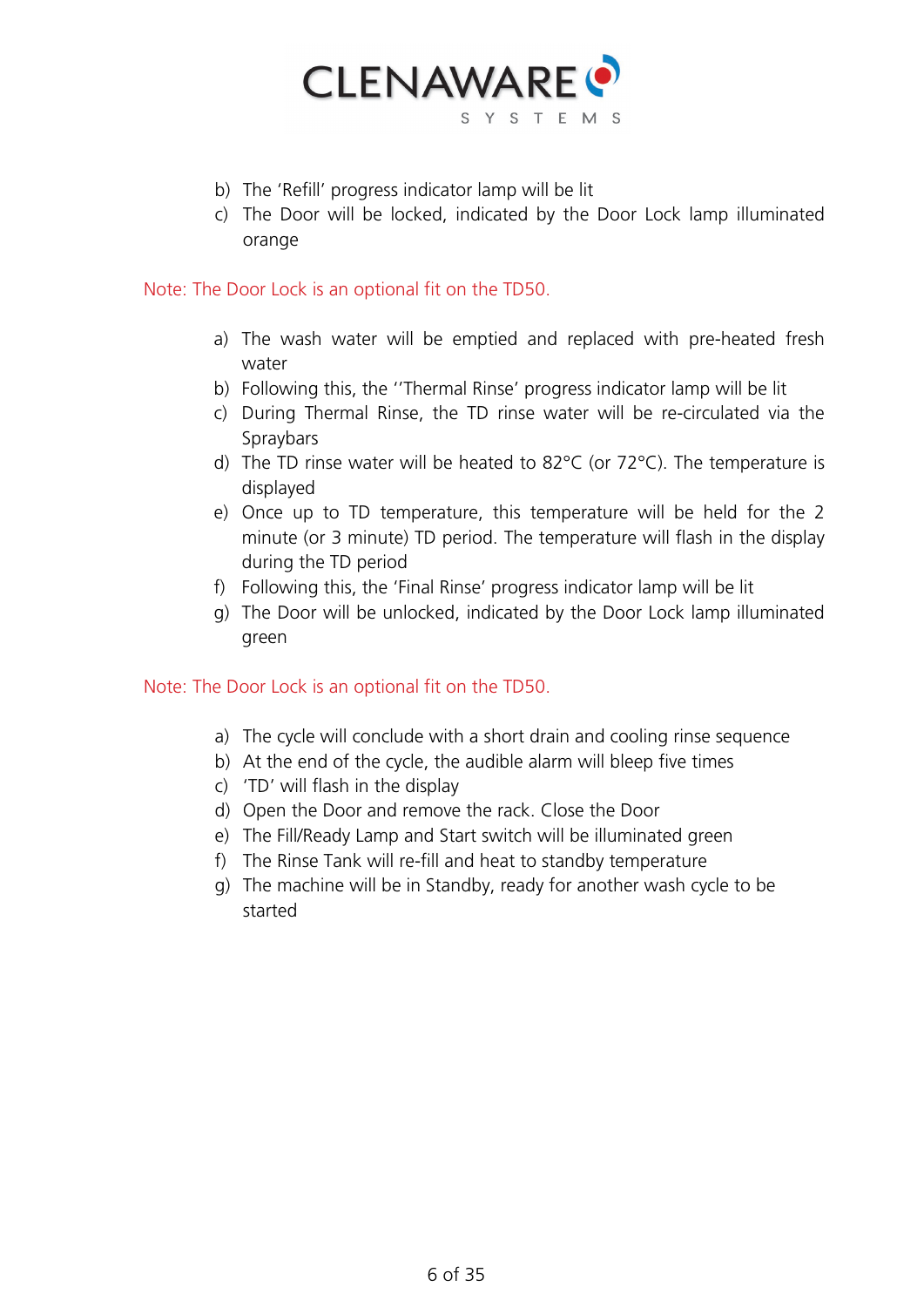

#### Close Down Cycle

- 1. The machine can be closed down at any time by pressing the Select Switch (the Closedown Lamp will flash green), followed by the Start Switch. This will force a Closedown Cycle.
	- a) The Start Switch will be illuminated green (rotating)
	- b) The Drain Pump will be energised during the entire cycle, removing water from the Wash Tank

The Door must not be opened during the closedown cycle.

- a) The Rinse Pump will be energised for the initial 20 seconds of the cycle to remove the water from the Rinse Tank
- b) At the end of the 40 second cycle, the machine will switch off, with the Select Switch illuminated red
- c) Isolate the water and electrical supplies to the machine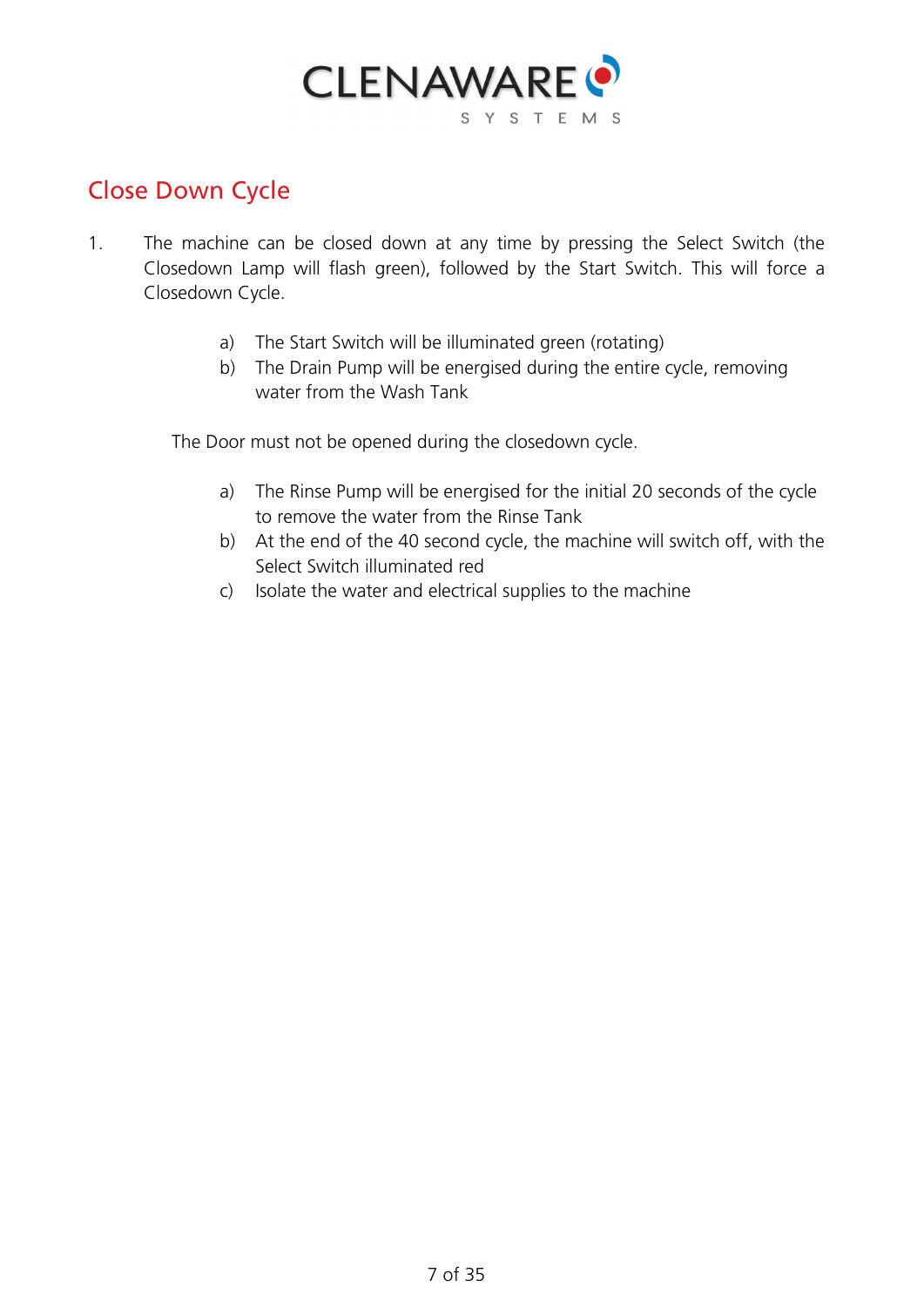

#### <span id="page-7-0"></span>Chemical Injection And Warnings

#### Detergent & Rinseaid

Detergent and Rinseaid is automatically injected during each washing cycle. The amount of chemical injected is dependent on site conditions and can be adjusted by an engineer. The default setting is 300:1 for Detergent and 3000:1 for Rinseaid. A bottle of Rinseaid will last 10 times longer (before replacement is required) than Detergent.



Detergent and Rinseaid is continuously monitored (by conductivity) on entry into the machine. If a chemical is detected, then the relevant lamp is illuminated green. If not detected, then the lamp is illuminated orange.

Note: In some cases, poor quality chemicals may not be detected.

If a chemical is low (orange warning lamp), then replace the relevant bottle.

For Rinseaid low, it is recommended to restart the machine to allow the Rinseaid to prime.

<span id="page-7-1"></span>It is important that the correct chemical suction tube (colour coded) is connected to the correct chemical.

<span id="page-7-2"></span>

Note: Operating the machine without the correct chemicals, or with chemical tubes wrongly connected to bottles will damage the ware and promote scale build up.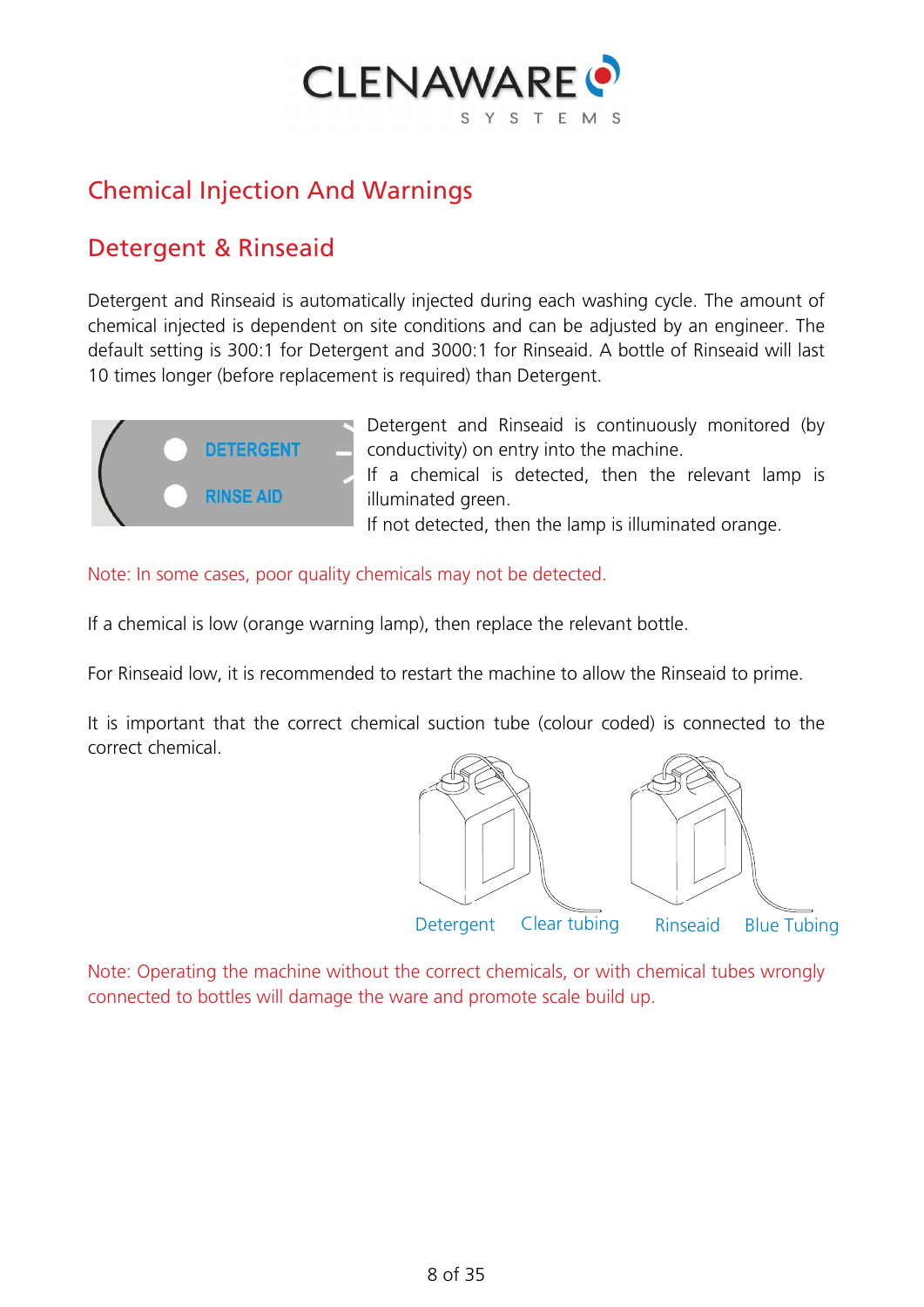

#### Spraybar Rotation Warning

Poor wash quality will result from the lack of rotation of the Spraybar. The machine incorporates a Spraybar rotation sensor and will highlight a problem by use of a warning lamp.



Spraybar rotation is continually monitored during the wash and rinse periods of a wash cycle.

If rotation is detected: The warning lamp will be illuminated green.

If rotation not detected: The warning lamp will be illuminated red at the end of the cycle.

The reason for lack of rotation will normally be caused by soil build-up around the top and bottom Wash Arm bearings, blocked Filters, or by blocked Jets.

Remove both Spraybar assemblies & Filters and clean thoroughly. Refit the parts. The top and bottom Spraybars should rotate freely. Check that the warning lamp responds to the rotations.

<span id="page-8-0"></span>Note: Clean the machine thoroughly then start a wash cycle. Only call an engineer if the error cannot be cleared.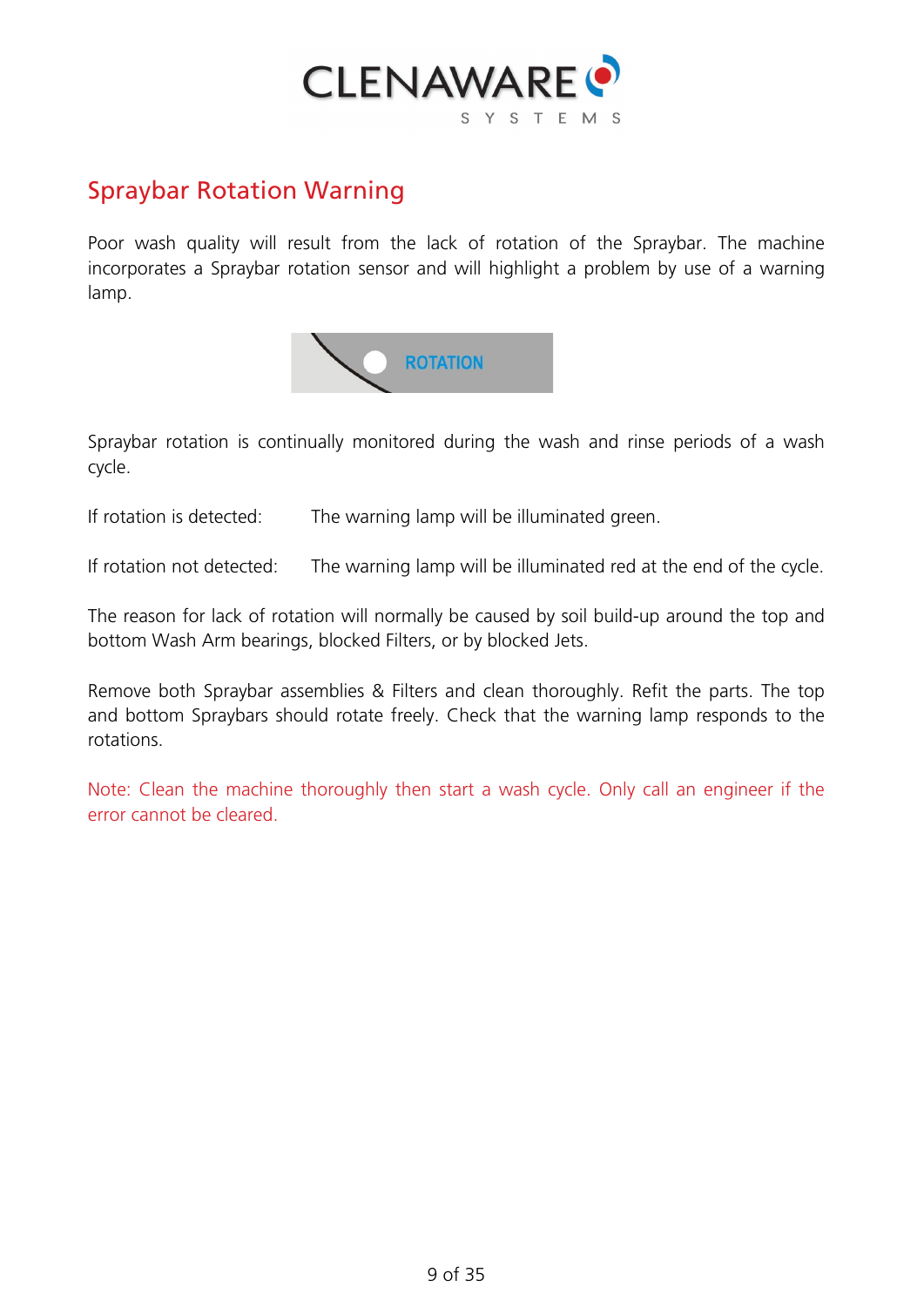

#### Other Features

#### Energy Saving

In Standby Mode the rinse water temperature is held at a lower value than that required for the cycle rinse. The shortfall in rinse temperature is made up during the wash part of a cycle. In this way, energy is not needlessly wasted.

#### Data Fault

If for any reason the data within the control system becomes corrupted, this will be indicated on the Control Panel with all indicator lamps flashing.

To re-load the default data, press the Start Switch.

<span id="page-9-0"></span>If the problem persists, call an engineer.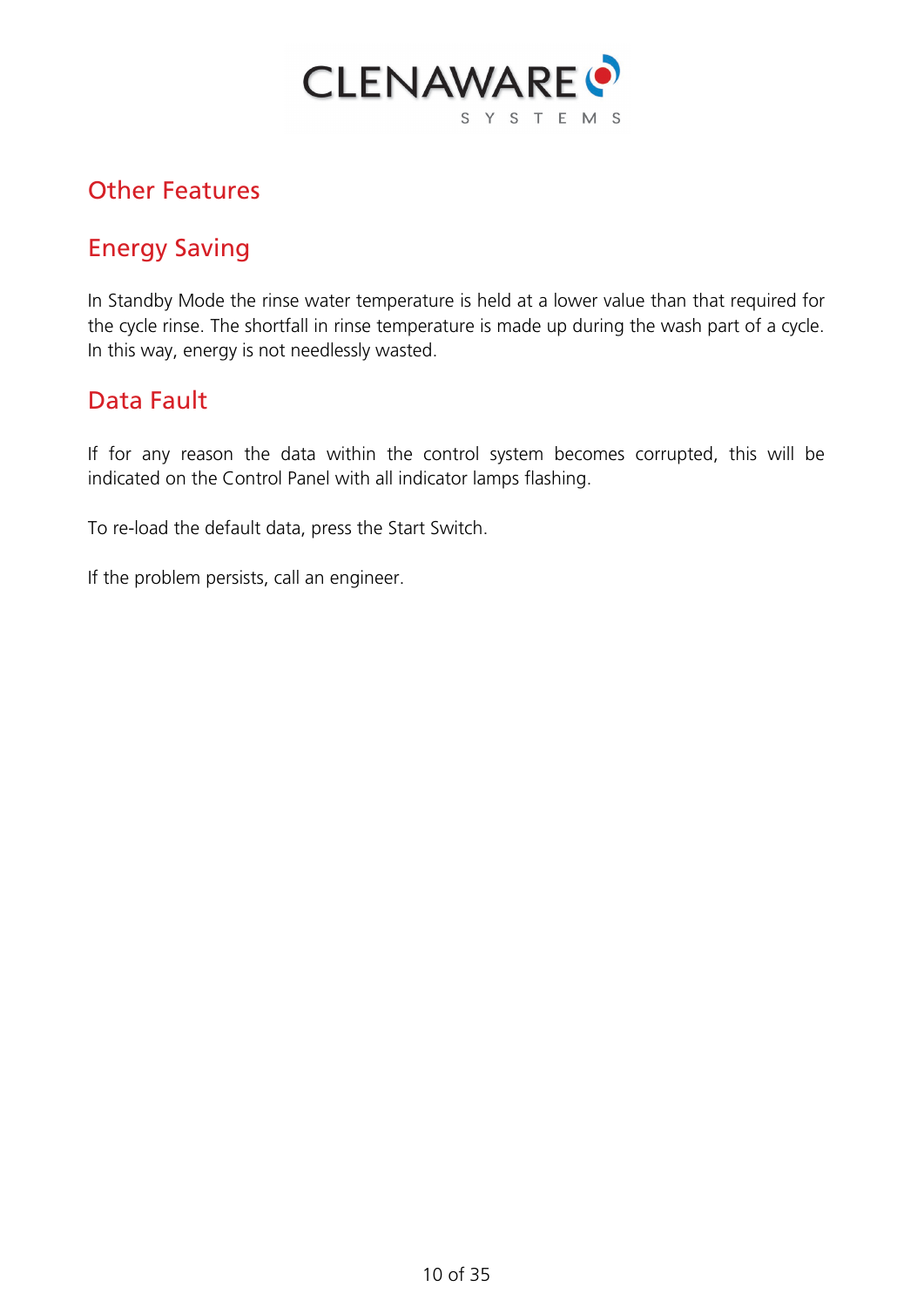

# Daily Maintenance

#### Important

Ensure that the electrical and water supplies are switched off while carrying out the following procedures. This appliance must not be cleaned with a water jet.

Refer to Exploded Diagram below for help with maintenance and spares.

- 1. At the end of each session, open the machine Door and remove any racks.
- 2. Remove the top and bottom Wash Arms by unscrewing their central retaining fasteners and lifting away. Ensure that the mating surfaces around the spindle areas are clear of debris.

Inspect the Spray Jet nozzles for blockages.

3. To clean blocked Jets, the affected nozzle can be sprung-off from the Spraybar and flushed clear with running water.

Do not dismantle the Spray Arms from the Hub.

- 4. Ensure that all the Spray Jets are seated firmly on the Spraybar, and that all the Jets have an o-ring attached. Note that the white wash Spray Jets are a different size to the blue Rinse Jets, so it is impossible to fit incorrectly.
- 5. Damaged or missing Spray Jets and o-rings must be replaced for efficient operation of the machine.
- 6. Carefully remove any debris from the machine interior (protective gloves are recommended).
- 7. Clean all internal surfaces of the Wash Tank with a nylon brush and wipe with a clean damp cloth. Pay particular attention to the Door labyrinths and hinge areas.

Do not use a wire brush for cleaning.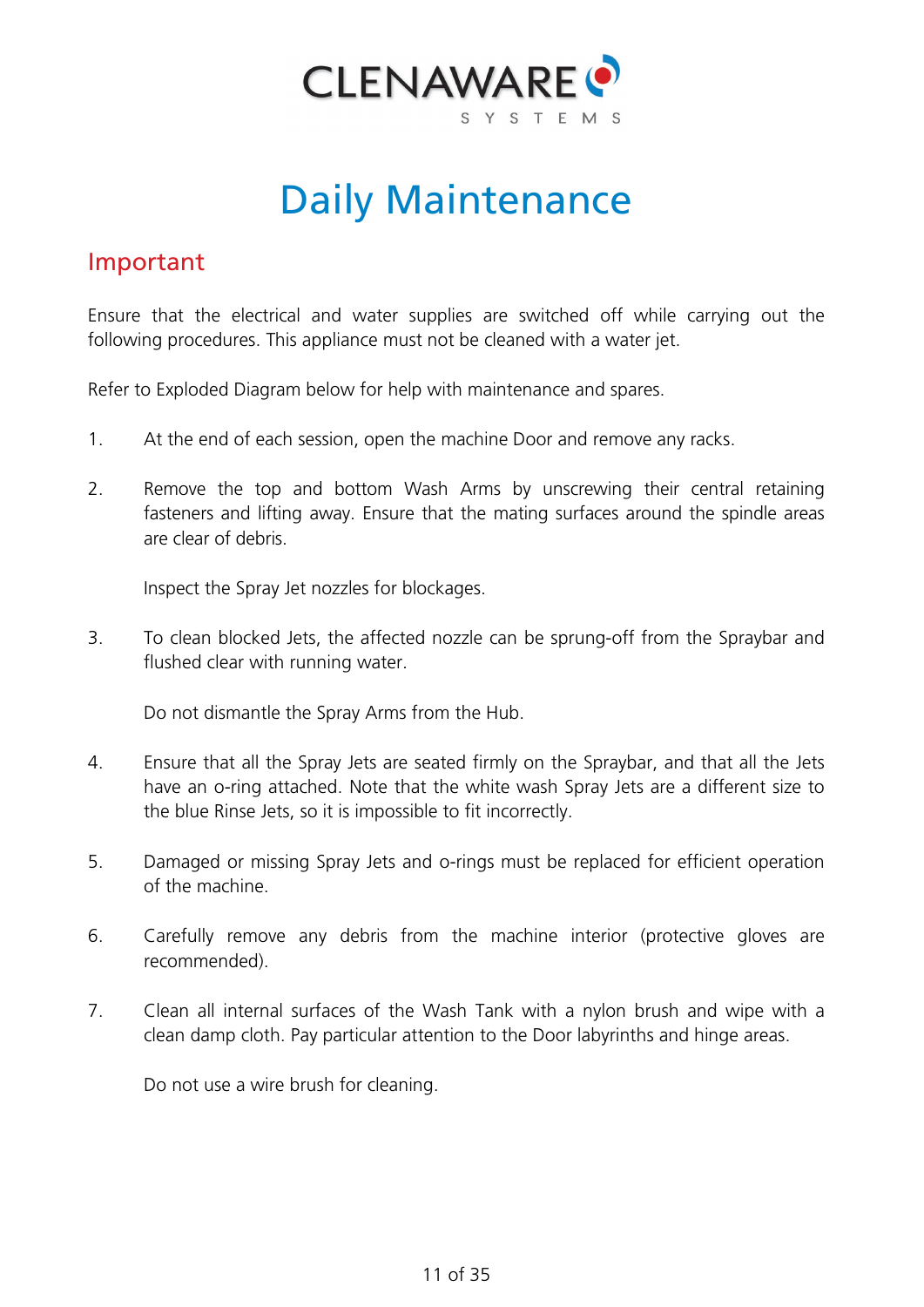

- 8. Remove the Main Tray Filter which covers the Wash Tank trough, and the Drum Filter which covers the wash outlet hole. Brush them clean under running water to ensure that all particles and fibres are removed.
- 9. Use a damp cloth to wipe clean the Wash Tank trough.
- 10. Unscrew and remove the two Flat Disc Filters and brush clean under running water.
- 11. Re-assemble the fittings in reverse order, ensuring that all four Filters are in their correct positions, and that both Spraybars rotate freely. Do not over tighten Spraybar fixing screws - finger tight is sufficient.
- 12. Check and if necessary replace the Detergent and Rinseaid containers.
- 13. The regular use of Renovate Powder as a Machine Cleaner is recommended.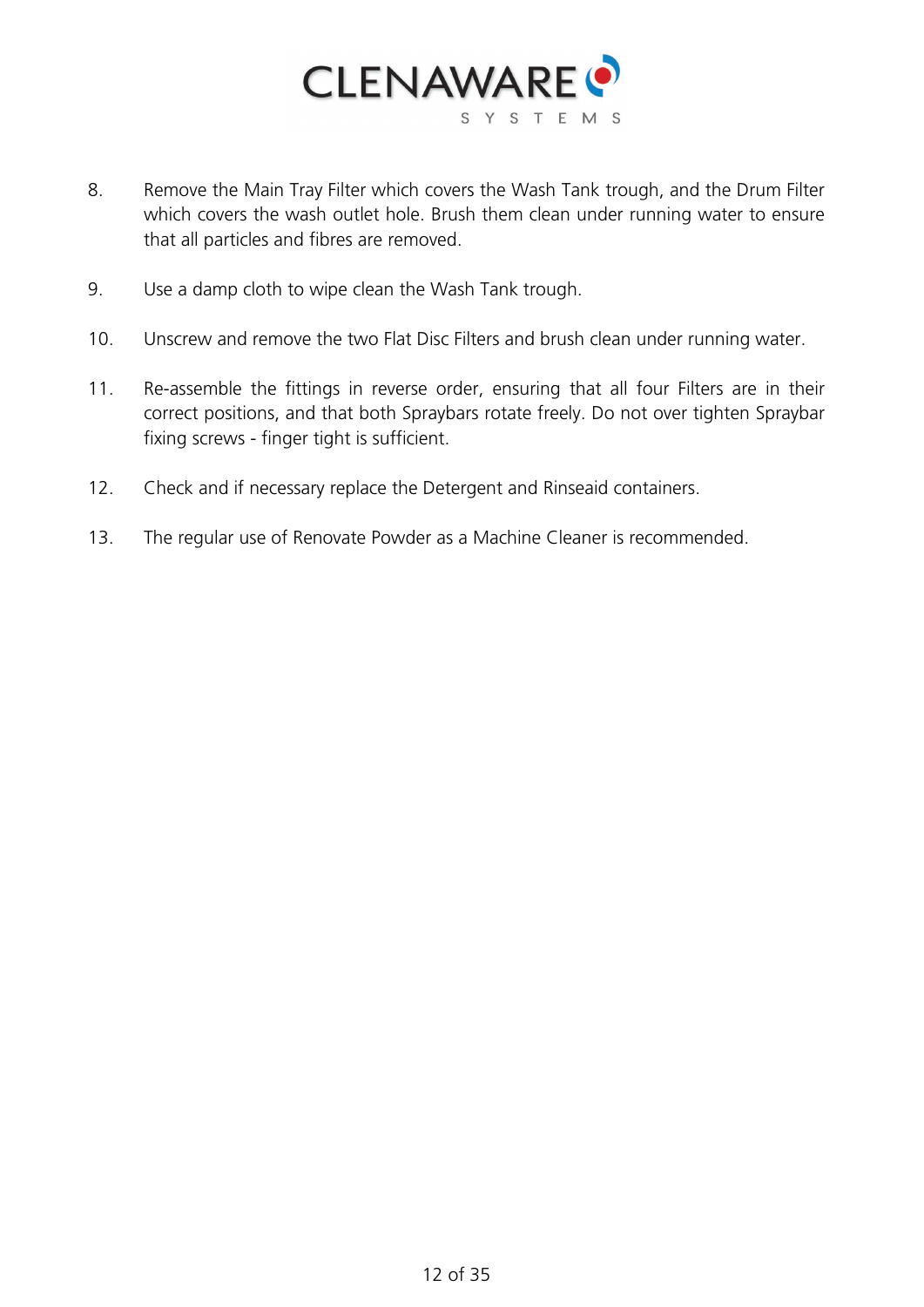

#### <span id="page-12-0"></span>Vital Parts To Be Regularly Cleaned/Maintained

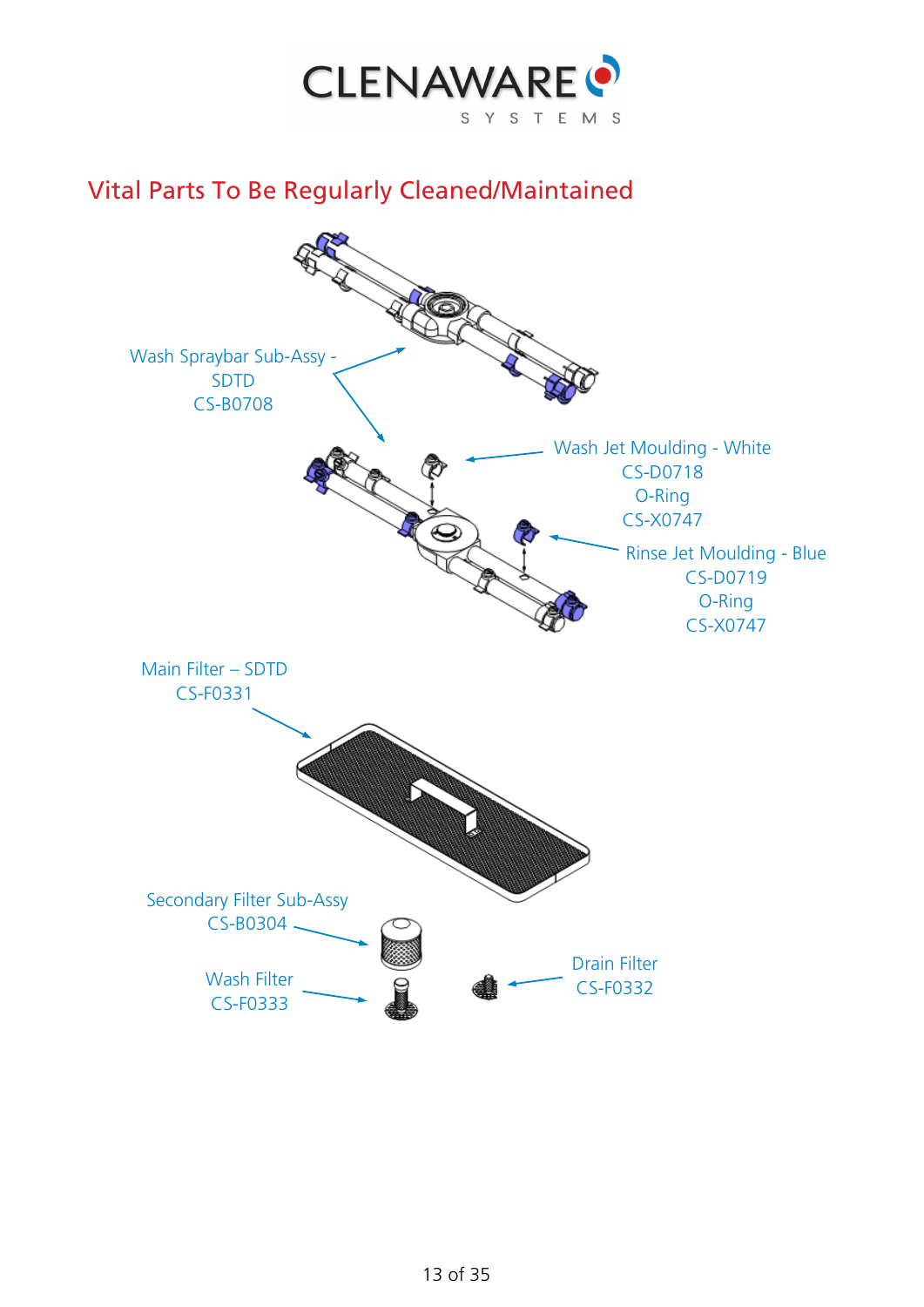

# Caring For Your Dishwasher

<span id="page-13-0"></span>Observance of the following will ensure maximum efficiency from your machine:

#### Please "Do" The Following

#### Preparation

- 1. Remove all solid material from dishes etc by scraping and pre-rinsing.
- 2. Ensure that all drink residues are disposed of, prior to washing.

#### Racking And Stacking

- 1. Ensure that racks are loaded with even distribution, and that cups and glasses are inverted.
- 2. Use open racks for cups and spiked racks for dishes.
- 3. Use a cutlery rack placed in an open rack. Cutlery should be loaded with handles facing down.
- 4. Be aware of the weight of a fully loaded rack.

#### Machine Preparation And Use

- 1. Ensure that the machine interior is thoroughly clean and free of debris.
- 2. Remove and thoroughly clean all Jets, Filters, Wash Arms etc… daily. Wash Filters must be absolutely clean and located correctly for the machine to operate efficiently.
- 3. Ensure that the Jets are located correctly and check that both Spraybars are free to rotate.
- 4. Ensure that the Detergent and Rinseaid containers are sufficiently full for the anticipated use during the session. Use only quality Detergents and Rinseaids that are designed for dishwashing.
- 5. Ensure that a water softener, where fitted, is regenerated regularly.
- 6. Ensure that the Fill/Ready Lamp is green before starting a cycle.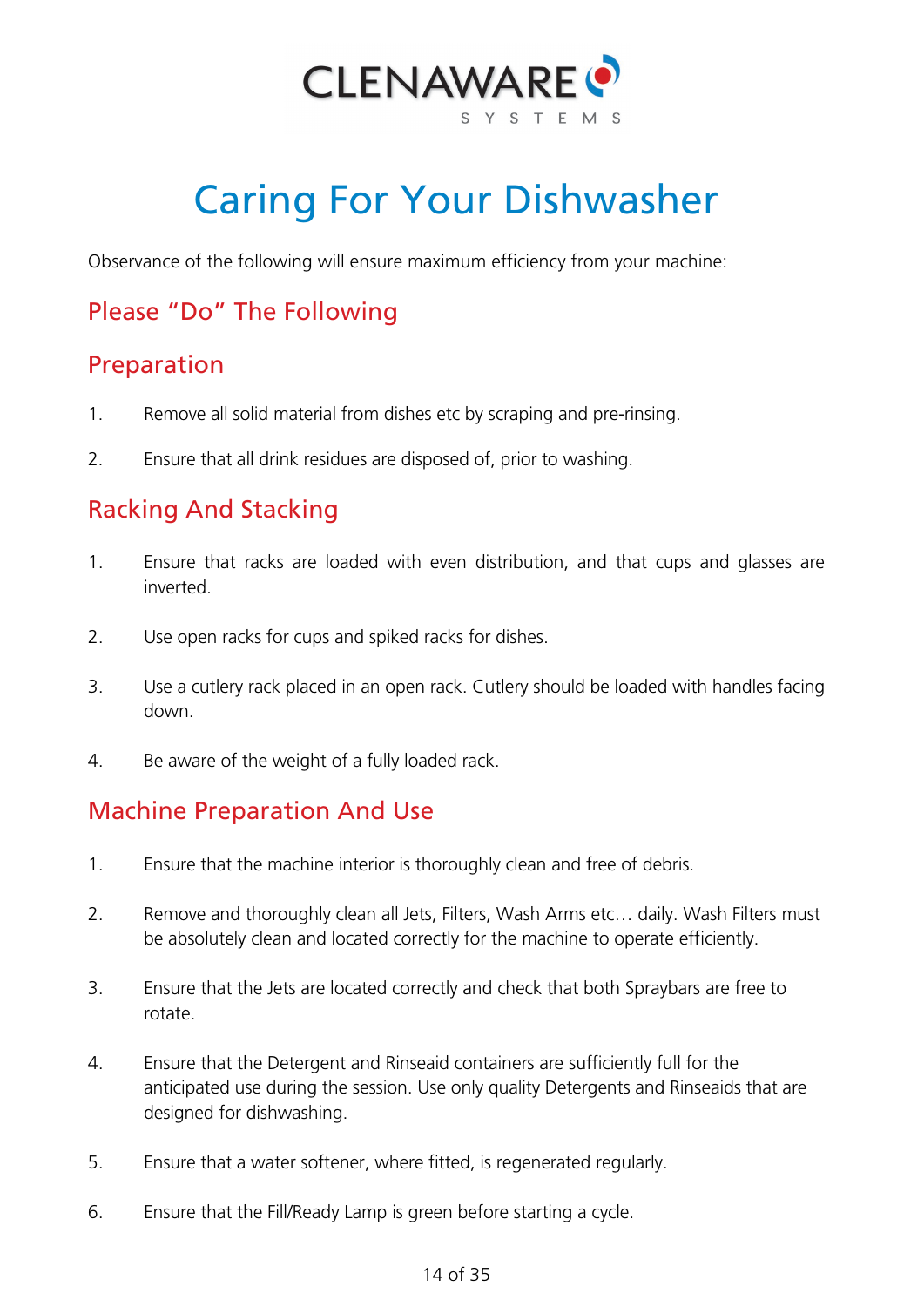

- 7. Ensure that a wash cycle is fully completed before removal of rack. On completion of a cycle, the Start Switch will stop rotating, and there will be five bleeps by the audible alarm.
- 8. Operate a Closedown Cycle to drain the machine completely after every trading session.
- 9. Leave the Door open at the end of session to ventilate the machine.

#### Please "Do Not" Do The Following

- 1. Attempt to wash more than one rack per wash cycle.
- 2. Interrupt the cycle and attempt to remove the rack before the Wash Cycle is completed.
- 3. Wash with water only. Detergent and Rinseaid must be used.
- 4. Stack cups or glasses on top of each other or overload the rack.
- 5. Leave washed items in the machine.
- 6. Handle crockery, glasses, or cutlery during the drying period. Allow to dry naturally before handling.
- 7. Leave the Door open between cycles.
- 8. Isolate power without operating a Closedown Cycle.
- 9. Attempt to remove machine covers.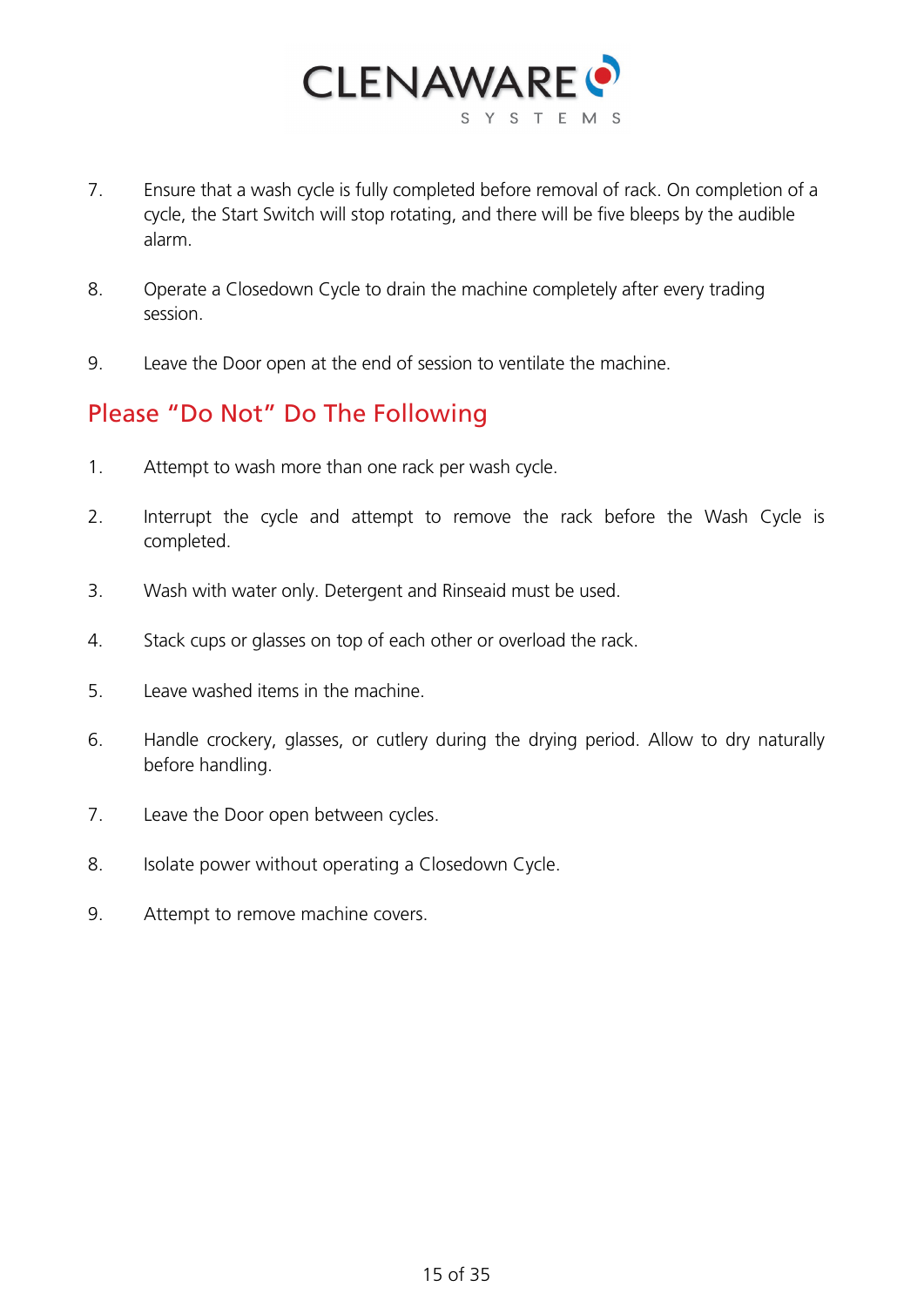

# Simple Fault Finding

<span id="page-15-0"></span>Should a problem develop with your TD50 machine, please consult the following faultfinding procedures before calling for assistance.

#### Service Lamp Flashes

- 1. The TD50 machine is designed to keep operating regardless of most functional errors that might occur. For example, for an internal heater failure, the machine will still operate, but with no internal heating.
- 2. In most cases, the machine will resolve the fault, but for some errors the machine will be inoperative.

If you experience continued error flashes on the service lamp, or if the machine stalls, isolate the electrical supply for 10 seconds, re-connect and attempt to re-start the machine.

3. If the problem persists, call for assistance.

#### Machine Will Not Switch On

- 1. Check the power supply is switched on.
- 2. Isolate the electrical supply for 10 seconds, re-connect and attempt to re-start the machine.
- 3. Check for operation of circuit breakers or fuses in distribution box.
- 4. Call for assistance.

#### Machine Does Not Fill

This fault usually generates a warning on the Control Panel.

The Service Lamp will flash with the frequency of 3 flashes and 1 pause and E3 will be displayed.

- 1. Check that the water supply is switched on, and that a water supply is available.
- 2. Check that the Inlet Hose is not kinked.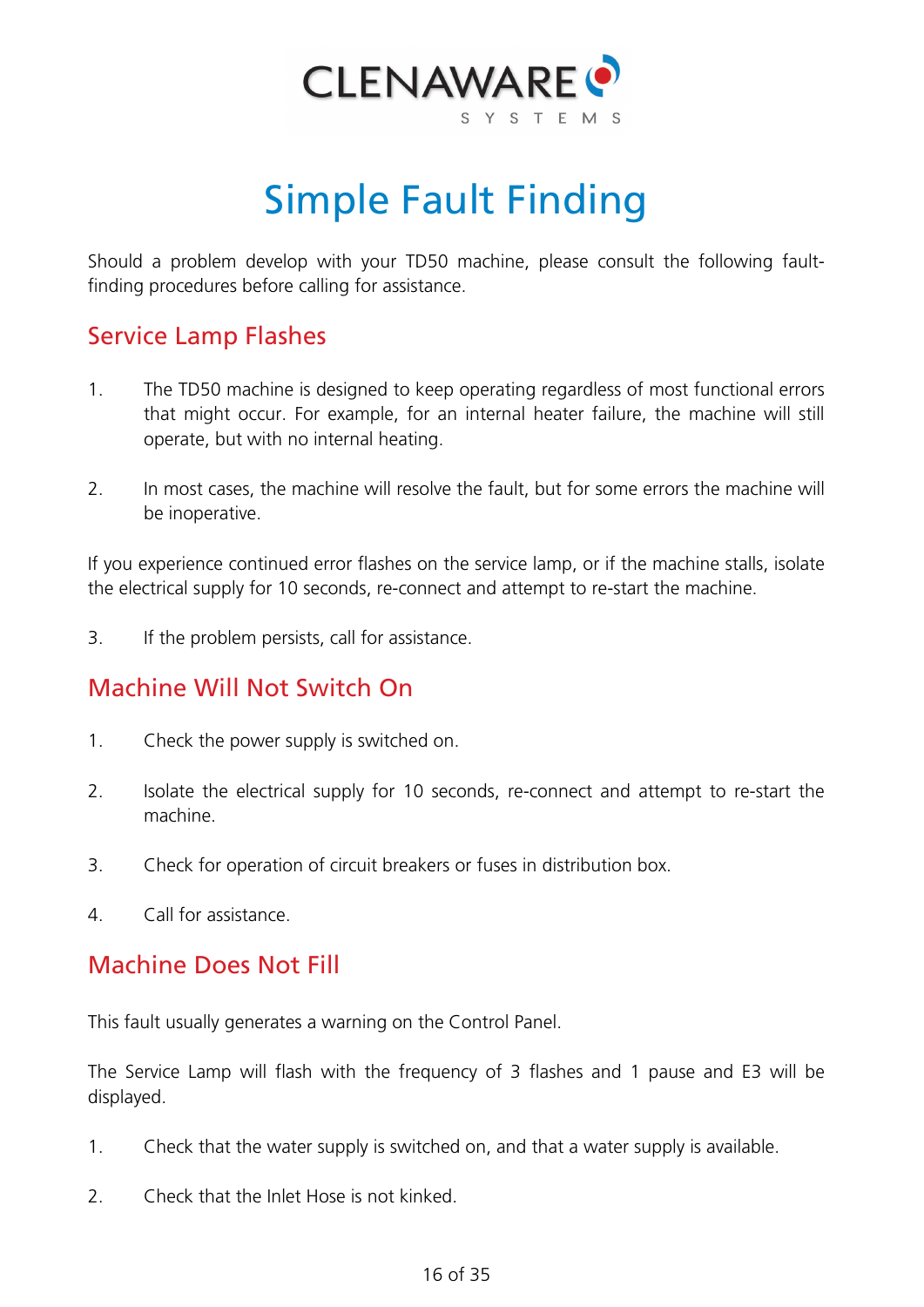

- 3. If a water softener is fitted, check that the softener is not regenerating.
- 4. Call for assistance.

#### Machine Will Not Drain

- 1. Check for blocked Drain Filter.
- 2. Call for assistance.

#### Machine Filled Okay, But Wash Tank Is Empty

- 1. Check for water siphoning out of the machine due to the Drain Outlet Hose being pushed too far down the waste up-stand.
- 2. Call for assistance.

#### Machine Will Not Operate A Wash Cycle

- 1. Check that the Fill/Ready Lamp is lit 'green', and that the Door is closed.
- 2. Call for assistance.

#### Washed Items Remain Soiled

- 1. Ensure that excessive soiling is removed before the washing process by scraping and/or pre-rinsing.
- 2. Stubborn or baked-on soil may require pre-soaking prior to the washing process.
- 3. Check that the Rotation lamp on the Control Panel is lit 'green'. If lit 'red', check that both Spraybars rotate freely, and that no Spray Jets are blocked or missing.
- 4. Check that the Detergent and Rinseaid lamps on the Control Panel are lit 'green'. If lit 'amber', replace the relevant chemical.
- 5. Check that chemical suction tubes are correctly in position in the containers. The 'clear' tube should be fed by the Detergent container, and the 'blue' tube fed by the Rinseaid container.
- 6. Ensure that quality chemicals designed for dishwashing are in use.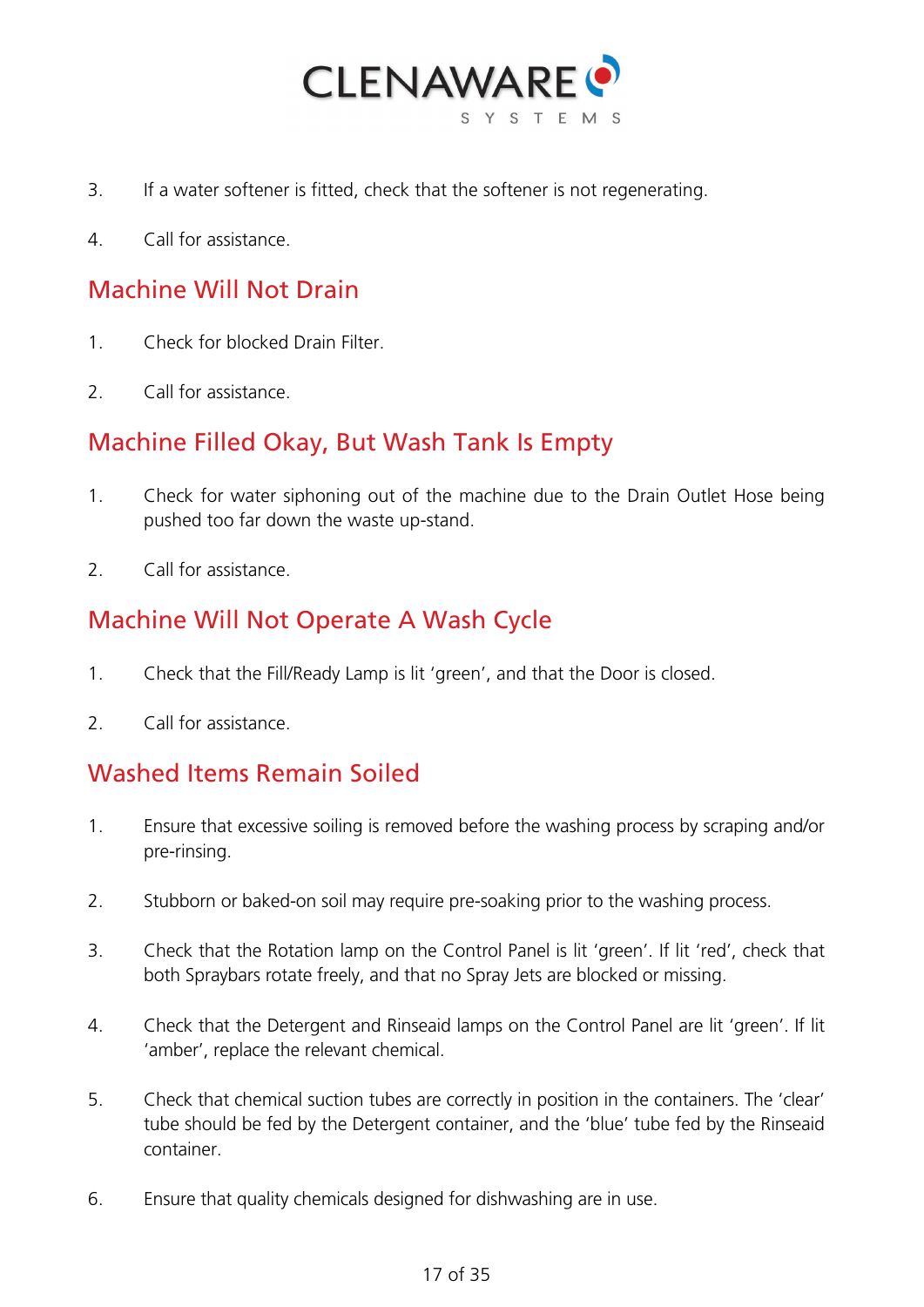

- 7. Check that the water softener (where fitted) is being regenerated with granular salt at frequent intervals.
- 8. Call for assistance.

### Washed Items Not Shedding ("Spotty" In Appearance)

- 1. Ensure that the wash cycle has completed before removing the rack of washed items from the machine.
- 2. Check that the Detergent and Rinseaid lamps on the Control Panel are lit 'green'. If lit 'amber', replace the relevant chemical.
- 3. Check that chemical suction tubes are correctly in position in the containers. The 'clear' tube should be fed by the Detergent container, and the 'blue' tube fed by the Rinseaid container.
- 4. Ensure that quality chemicals designed for dishwashing are in use.
- 5. Check that the Rotation lamp on the Control Panel is lit 'green'. If lit 'red', check that both Spraybars rotate freely, and that no Spray Jets are blocked or missing.
- 6. Check that the water softener (where fitted) is being regenerated with granular salt at frequent intervals.
- 7. Call for assistance.

#### Washed Items "Smeary" Or "Greasy" In Appearance

- 1. Check that the Detergent and Rinseaid lamps on the Control Panel are lit 'green'. If lit 'amber', replace the relevant chemical.
- 2. Check that chemical suction tubes are correctly in position in the containers. The 'clear' tube should be fed by the Detergent container, and the 'blue' tube fed by the Rinseaid container.
- 3. Ensure that quality chemicals designed for dishwashing are in use.
- 4. Check that the Rotation lamp on the Control Panel is lit 'green'. If lit 'red', check that both Spraybars rotate freely, and Spray Jets are clear and in position.
- 5. Ensure all Wash Filters for blockages and ensure they are correctly positioned.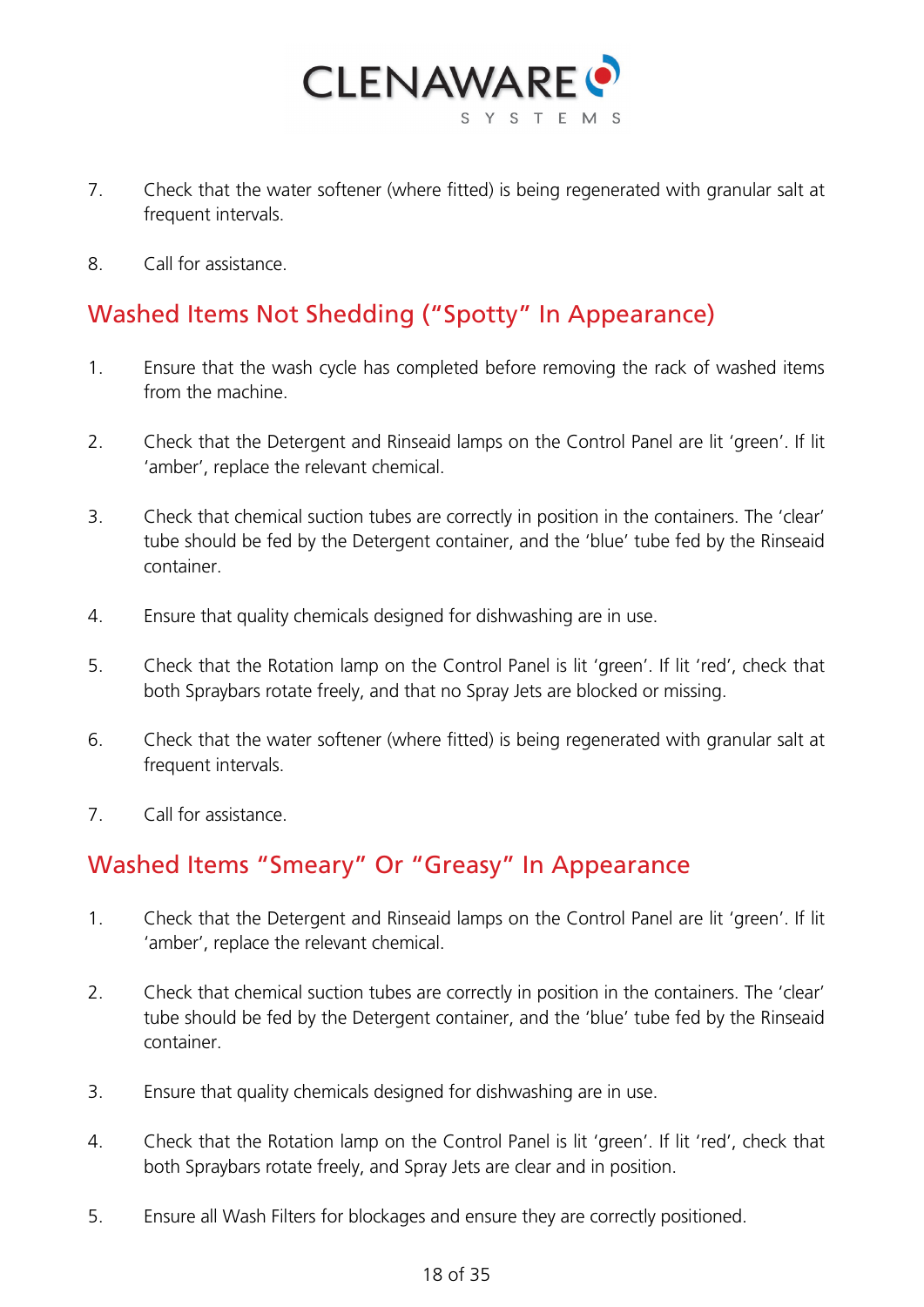

6. Call for assistance.

#### Machine Noisy In Wash Cycle

- 1. Check that the Wash Tank Filter has been fitted properly.
- 2. Check that there is water in the Wash Tank.
- 3. Check the Wash Tank Filters for blockages.
- 4. Call for assistance.

#### Excessive Foam In Cabinet

- 1. Ensure that quality chemicals designed for glass washing are in use.
- 2. Check that chemical suction tubes are correctly in position in the containers. The 'clear' tube should be fed by the Detergent container, and the 'blue' tube fed by the Rinseaid container.
- 3. Ensure that the Wash Filters are in position in the Wash Tank.
- 4. Call for assistance.

#### Scale Build-Up In Machine

- 1. Check that the water softener (where fitted) is being regenerated with granular salt at frequent intervals.
- 2. If the machine is connected to a hard water supply, chemicals designed for hard water, a Water Softener, or Filter should be considered.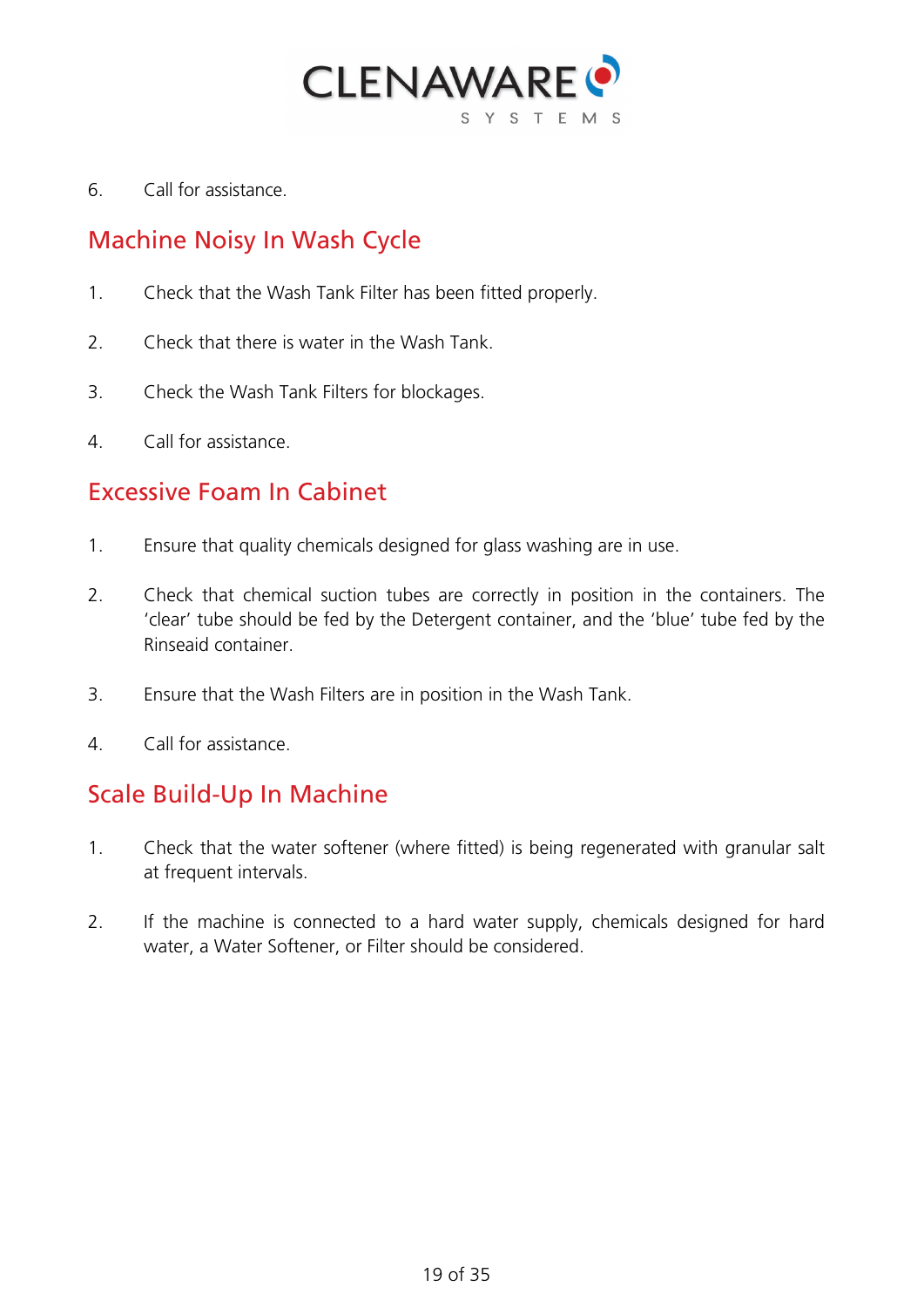

# Machine Errors

<span id="page-19-0"></span>If the machine experiences a major error, this is indicated by the Service Lamp flashing red.

**SERVICE** 



Description of errors:

## Overfill Error (Code '1')

- 1. The Service Lamp will flash at a rate of 1 Flash and 1 Pause.
- 2 The machine will be unusable.
- 3. Closedown the machine and call for an engineer.

### Overfill Error (Code '2')

- 1. The Service Lamp will flash at a rate of 2 Flashes and 1 Pause.
- 2. The machine will be unusable.
- 3. Closedown the machine and call for an engineer.

#### Fill Error (Code '3')

- 1. The Service Lamp will flash at a rate of 3 Flashes and 1 Pause.
- 2. Machine stalls but will resume if water supply is restored.
- 3. Check water supply. If problem persists Closedown the machine and call for an engineer.

#### Refill Error (Code '4')

1. The Service Lamp will flash at a rate of - 4 Flashes and 1 Pause.

#### 20 of 35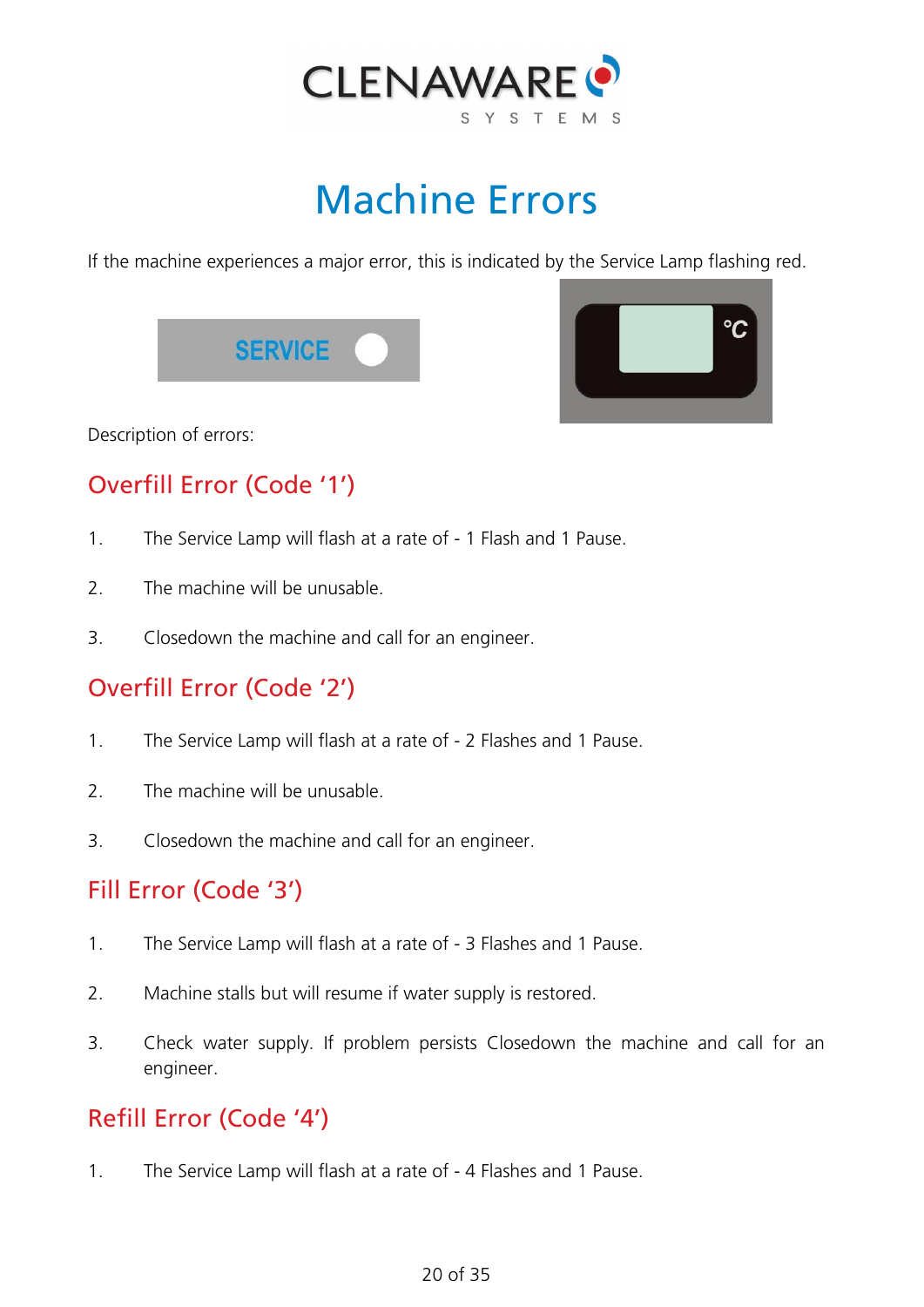

- 2. The machine will be unusable.
- 3. Closedown the machine and call for an engineer.

#### Rinse Timeout Error (Code '5')

- 1. The Service Lamp will flash at a rate of 5 Flashes and 1 Pause.
- 2. The machine will be unusable.
- 3. Closedown the machine. Check and clean the Rinse Jets and restart the machine.
- 4. If problem persists, call for an engineer.

#### Heating Error (Code '6')

- 1. The Service Lamp will flash at a rate of 6 Flashes and 1 Pause.
- 2. The machine will still be usable, but with limited internal water heating.
- 3. If problem persists, call for an engineer.

#### Temperature Sensing Error (Code '7')

- 1. The Service Lamp will flash at a rate of 7 Flashes and 1 Pause.
- 2. The machine will still be usable, but with limited internal water heating.
- 3. If problem persists, call for an engineer.

#### Temperature Sensing Error (Code '8')

- 1. The Service Lamp will flash at a rate of 8 Flashes and 1 Pause.
- 2. The machine will still be usable, but with limited internal water heating.
- 3. If problem persists, call for an engineer.

#### Wash Tank Water Level Error (Code '9')

1. The Service Lamp will flash at a rate of - 9 Flashes and 1 Pause.

#### 21 of 35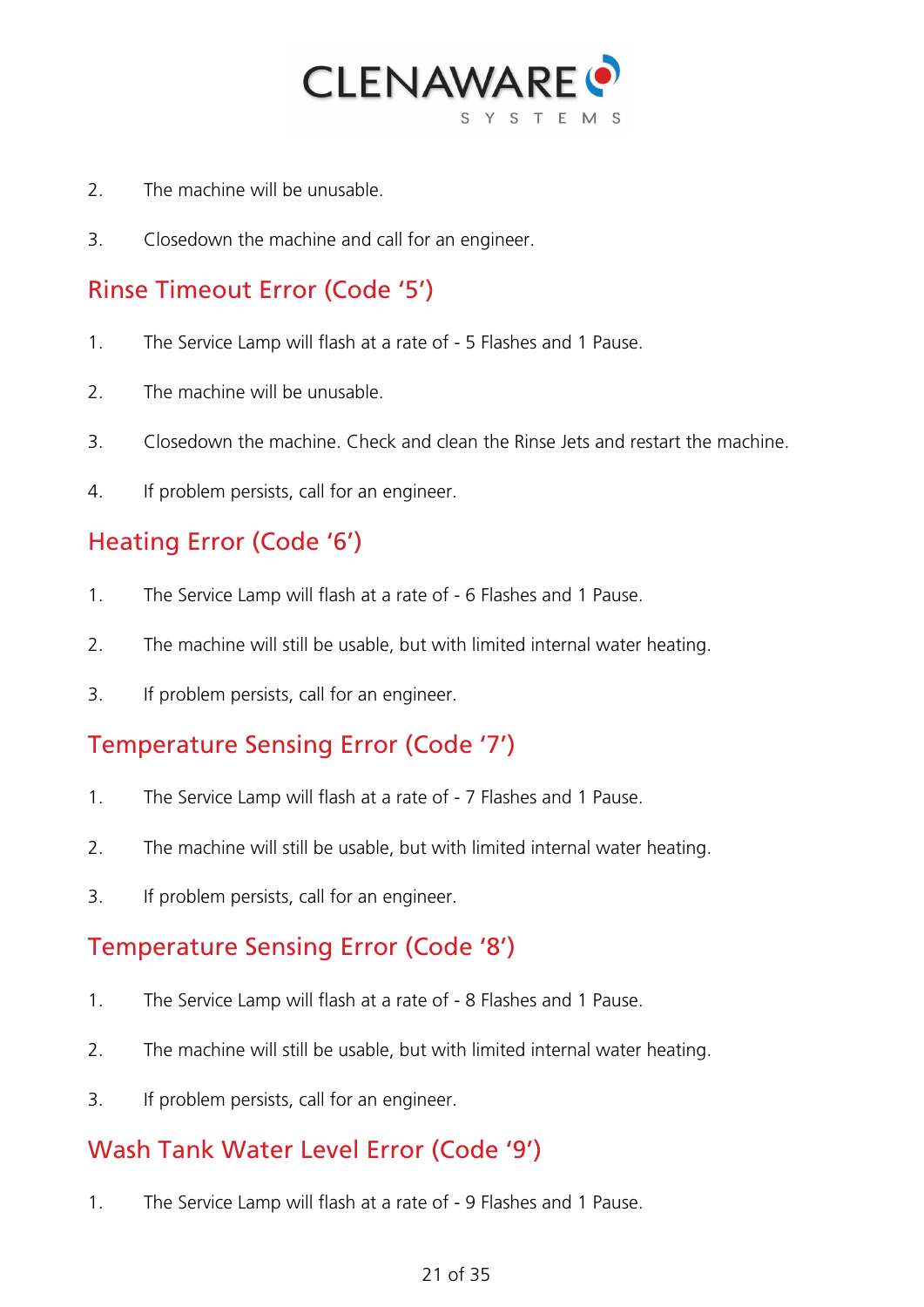

- 2. Restart the machine to reset the water level Sensors.
- 3. If problem persists, call for an engineer.

Note: To Closedown the machine, press the Select Switch, followed by the Start Switch.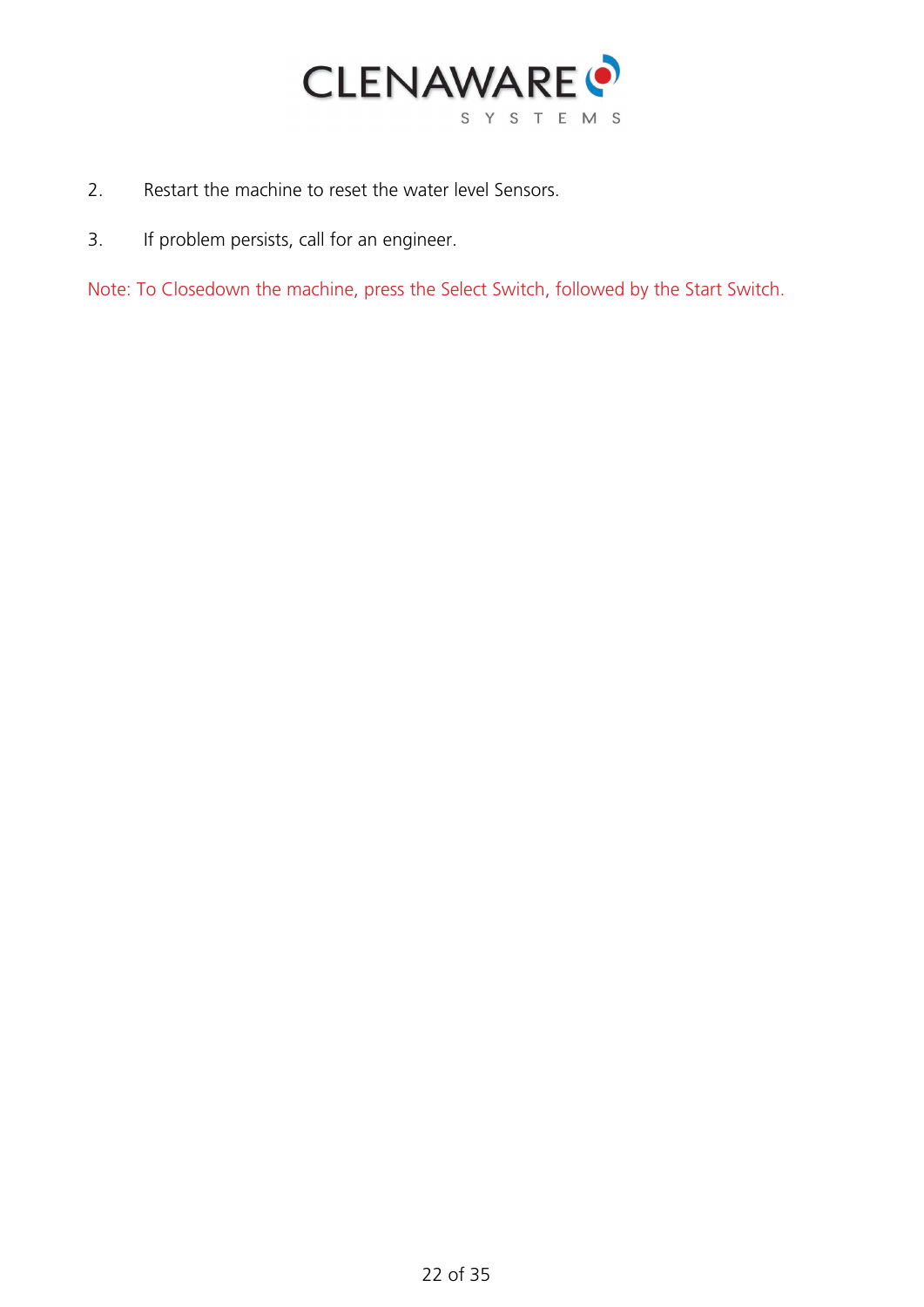

# Dishwasher Installation

### <span id="page-22-0"></span>Siting

The machine must be sited on a sound level surface, with adequate clearance for servicing. Allow 50mm extra width and height. Be sure to provide allowance for water, drain, and electrical connections, and for the positioning of two 5 Lt Chemical Bottles.

#### Electrical Connection

Electrical connection must be carried out by a competent electrical engineer.

This class 1 appliance and must be earthed.

The following instructions must be followed before connecting to the electrical supply.

- 1. Check that the supply voltage is within the range marked on the appliance rating plate.
- 2. The use of a Residual Current Device is recommended.
- 3. The power supply cord must be oil resistant, sheathed flexible cable not lighter than ordinary polychloroprene or other equivalent synthetic elastomer-sheathed cord (code HO7 RN-F).

#### Single Phase Operation

The wires in the mains lead supplied are coloured in accordance with the following code:

| Green/Yellow | Earth   |
|--------------|---------|
| <b>Blue</b>  | Neutral |
| <b>Brown</b> | Live    |

As the colours of the wires in the mains lead of this appliance may not correspond with the colour markings on your supply terminals, proceed as follows:

- 1. The wire, which is coloured green and yellow, must be connected to the terminal marked "E" or by the earth symbol  $\frac{1}{\sqrt{2}}$ , or coloured green or green and yellow.
- 2. The wire, which is coloured blue, must be connected to the terminal marked "N" or, coloured black.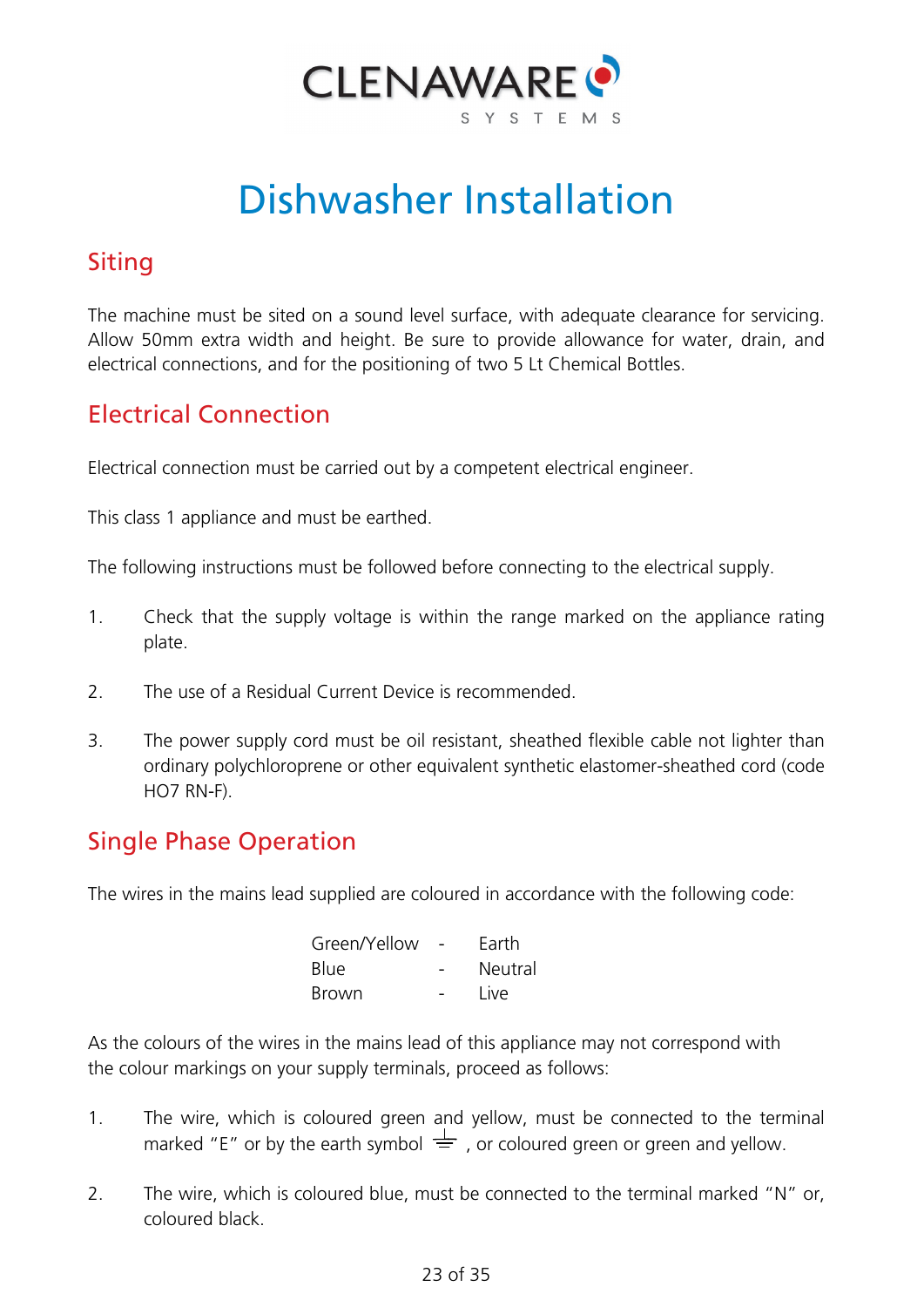

3. The wire, which is coloured brown, must be connected to the terminal marked "L" or, coloured red.

Connect to the electrical supply via a double pole-isolating device incorporated in the fixed wiring with contact separation of at least 3mm located within one metre of the machine so that the switch is in an easily accessible position. If in doubt, consult a qualified electrician.

#### 30 Amp Operation (As Supplied)

Machines are supplied from the factory internally wired for 30 amp (5.5 kW) operation and fitted with a 4mm² Mains Cable. Connection must be made to a 230 - 240V 50Hz 30 amp supply. Fuse @ 25 amps.

#### 13 Amp Operation (Optional On A Single Phase machine)

Machines can be de-rated for operation on a 13 amp supply by a competent engineer. This modification requires a change in mains cable type, and internal wiring changes as described behind the machines bottom front cover. Connection must be made to a 230 - 240V 50Hz 13 amp supply. Fuse @ 13 amps.

#### Three Phase Machine

A three phase machine must only be connected to a 3-phase + N electrical supply and cannot be de-rated to single phase operation.

The wires of the 5-core 2.5mm² mains lead supplied are coloured in accordance with the following code:

| Green/Yellow | Earth        |
|--------------|--------------|
| <b>Blue</b>  | Neutral      |
| <b>Brown</b> | Live Phase 1 |
| <b>Black</b> | Live Phase 2 |
| <b>Black</b> | Live Phase 3 |

As the colours of the wires in the mains lead of this appliance may not correspond with the colour markings on your supply terminals, proceed as follows:

- 1. The wire, which is coloured green and yellow, must be connected to the terminal marked "E" or by the earth symbol  $\frac{1}{\sqrt{2}}$ , or coloured green or green and yellow.
- 2. The wire coloured blue, must be connected to the terminal marked "N".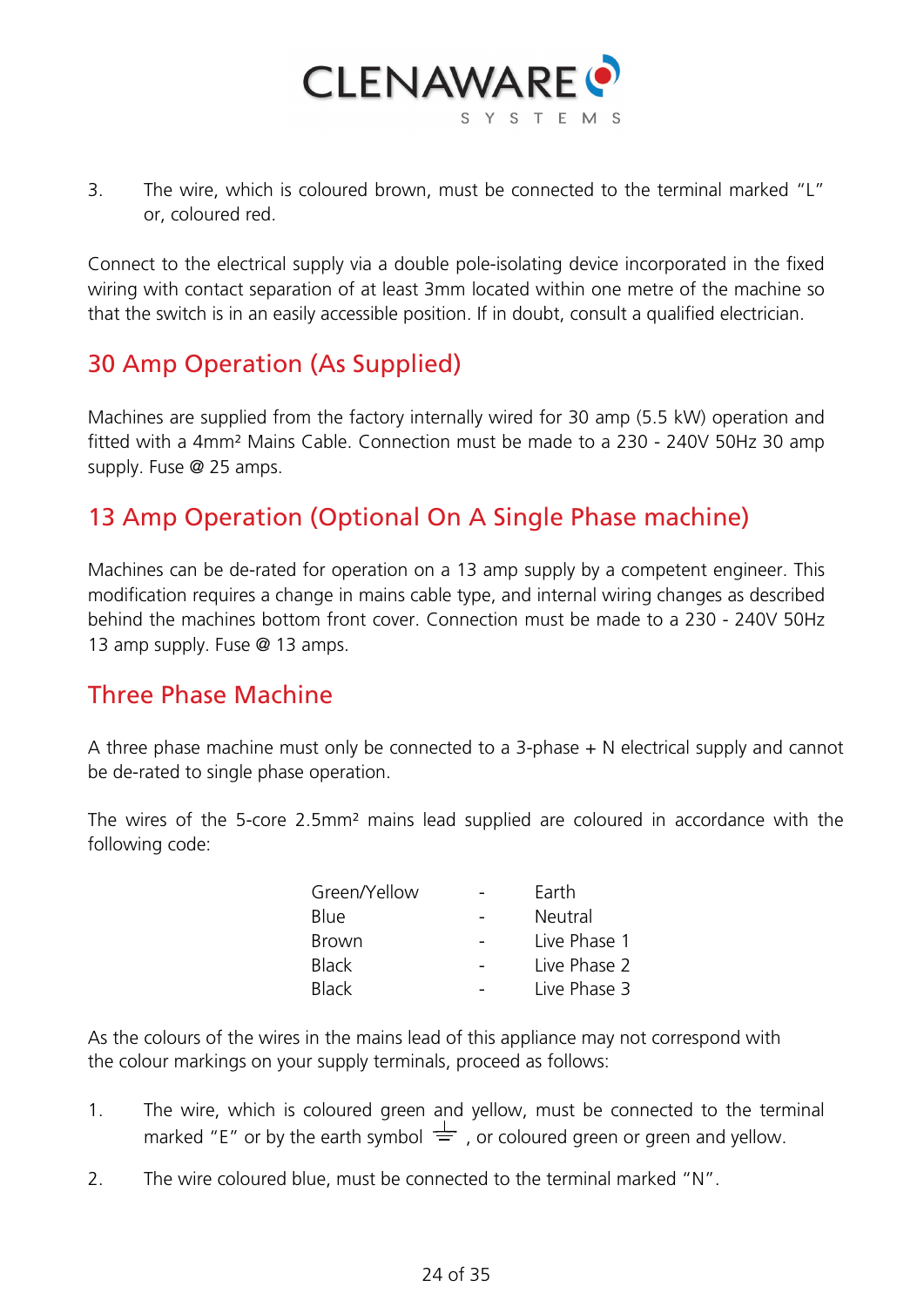

- 3. The wire coloured brown, must be connected to the terminal marked "L1".
- 4. The wire coloured black, must be connected to the terminal marked "L2".
- 5. The 2<sup>nd</sup> wire coloured black, must be connected to the terminal marked "L3".
- 6. Connection must be made to a 415v + N 50Hz supply. Fuse @ 15 amps/Phase.

Connect to the electrical supply via an all-pole isolating device incorporated in the fixed wiring with contact separation of at least 3mm located within one metre of the machine so that the switch is in an easily accessible position. If in doubt, consult a qualified electrician.

#### Equipotential Bonding

This appliance is provided with a dedicated external terminal located on the lower rear cross member to facilitate the connection of an equipotential bonding conductor and is marked with the following symbol:



#### Electrical Ratings

### Single Phase 30A (As Supplied)

| Voltage | 230 - 240 V $\sim$ 50Hz |
|---------|-------------------------|
| Input   | 5.5 kW                  |
| Current | 23 amps                 |

#### Single Phase 13A (De-Rated Option On Single Phase Machine)

| Voltage | 230 - 240 V $\sim$ 50Hz |
|---------|-------------------------|
| Input   | 3 kW                    |
| Current | 13 amps                 |

#### Three Phase

| Voltage | 415 V $\sim$ 50Hz |
|---------|-------------------|
| Input   | 8 kW              |
| Current | 12 amps/Phase     |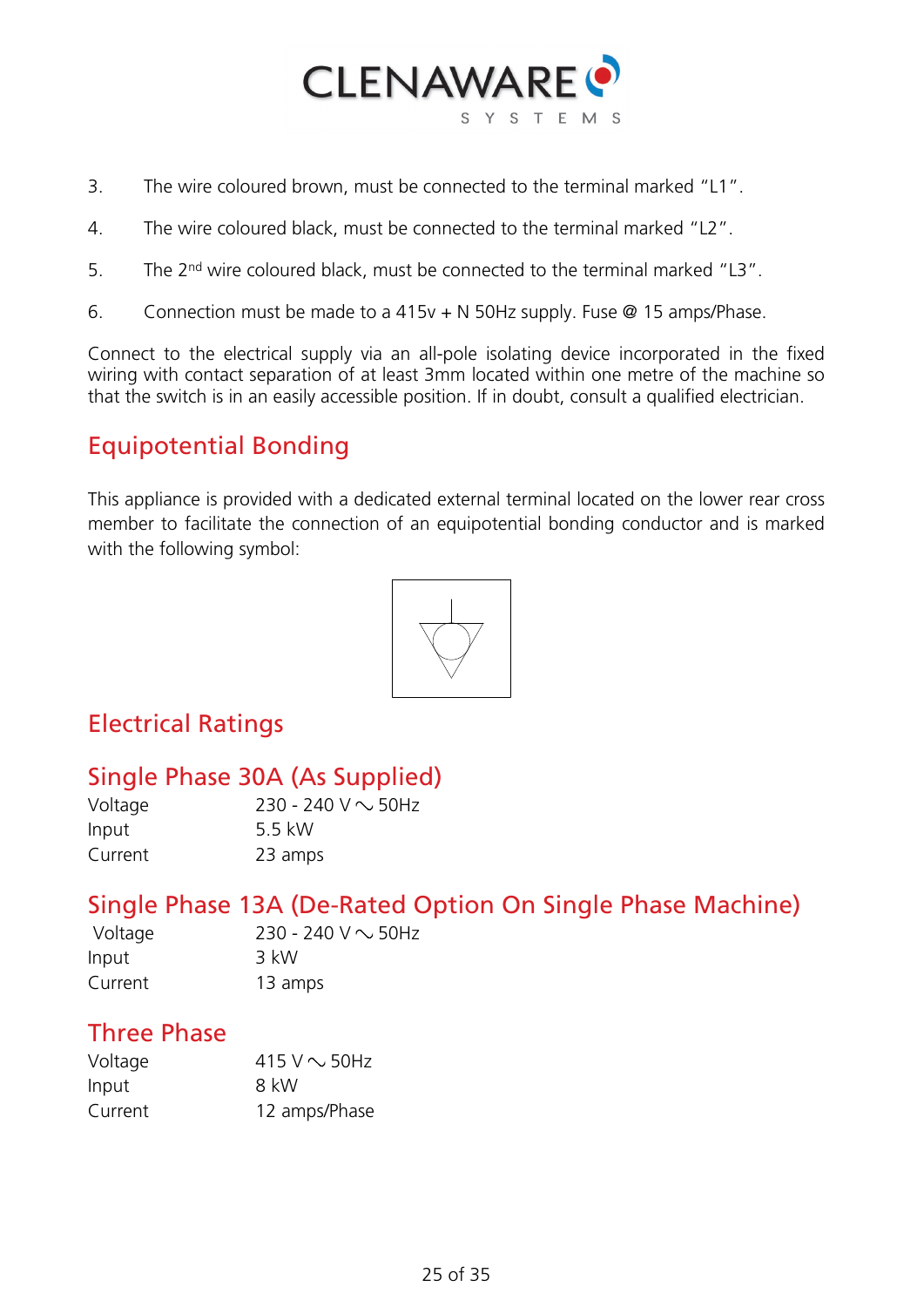

#### Water Connection

The TD50 incorporates an integral Break Tank that has a Type 'A' Airgap that complies with the requirements of WRC IRN 001. The machine can be connected to storage, or direct to Mains Water Supply.

The machine incorporates an integral pumped rinse system, therefore external booster pumps are not required and should not be connected.

The machine has two water Inlet Solenoids, marked red for Hot and blue for Cold.

For optimum performance, the machine should be connected to a Hot and Cold water supply. The hot water supply is used for normal filling, keeping cycle times to a minimum. The cold water supply is used for the final (cooling) rinse.

If the installation has only one supply, then both Inlet Solenoids must be connected to the single supply using a 'Y' piece.

- 1. Cold 50- 1000 kPa (0.5-10 bar) @ 5 Litres/min (minimum).
- 2. Hot 50 150 kPa (0.5-1.5 bar) @ 5 Litres/min (minimum).
- 3. Maximum hot water supply temperature 60°C.

Connection is by flexible hoses, which terminate with ¾" BSP female fittings. Supplies must be terminated with 34" BSP male threaded taps for machine isolation and positioned within one metre of the machine.

#### Water Softeners

The Hot and cold water supplies must not exceed 120mg/l calcium carbonate (CACO3) equivalent to 8 degrees Clarke or the use of a water softener will be required.

Most hospitals and healthcare environments operate with a softened hot supply and an unsoftened cold (potable) supply.

Where the hot supply is non-softened the use of a hot auto softener is recommended.

Two methods of connection are recommended:

1. The Cold supply via a softener to the machine, and the Hot supply direct from main to machine.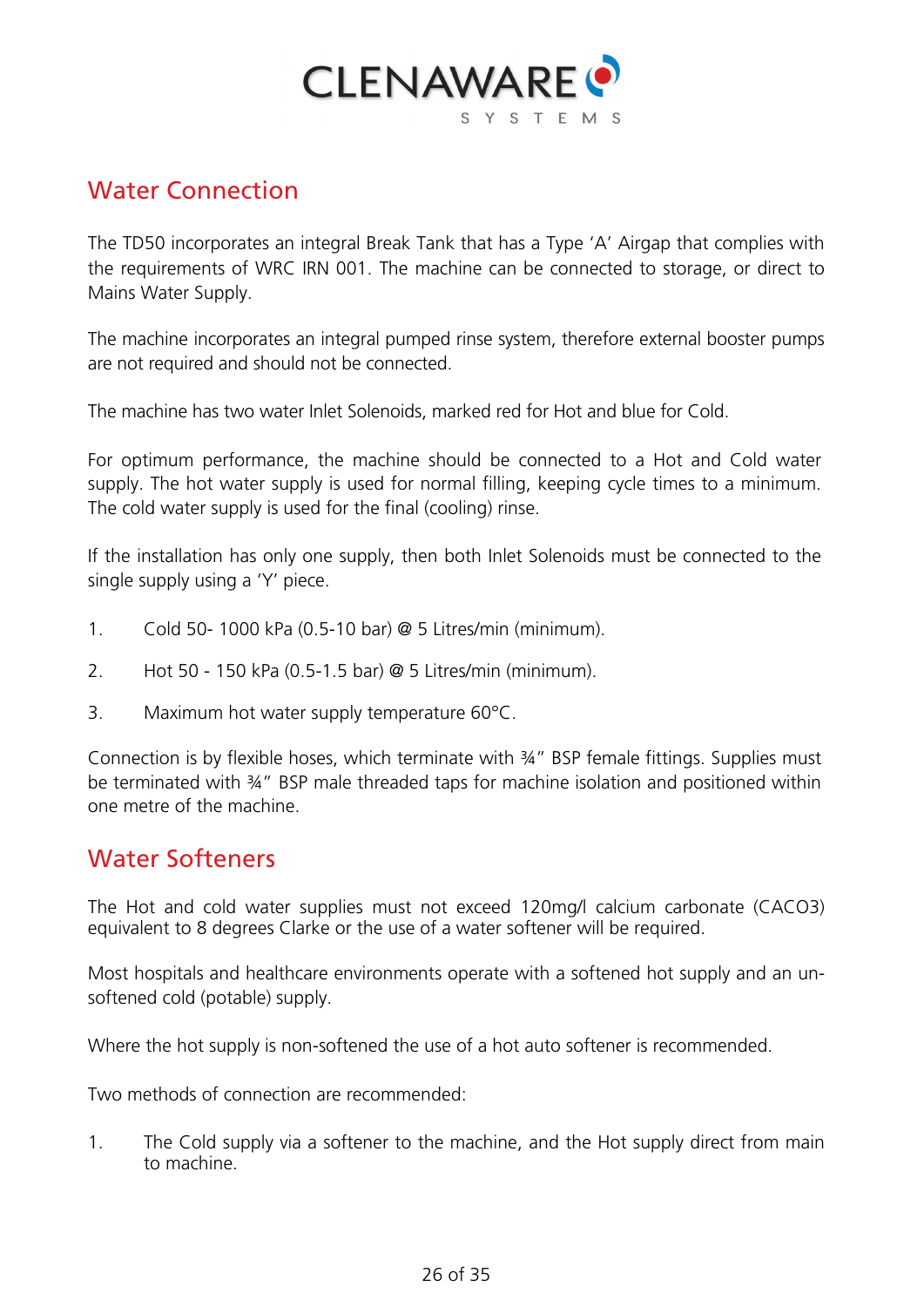

2. Hot supply connected direct to hot and cold valve on machine using Y piece. (This method may lead to a higher wash temperature due to an increase in the final rinse temperature during periods of continuous use).

#### Examples



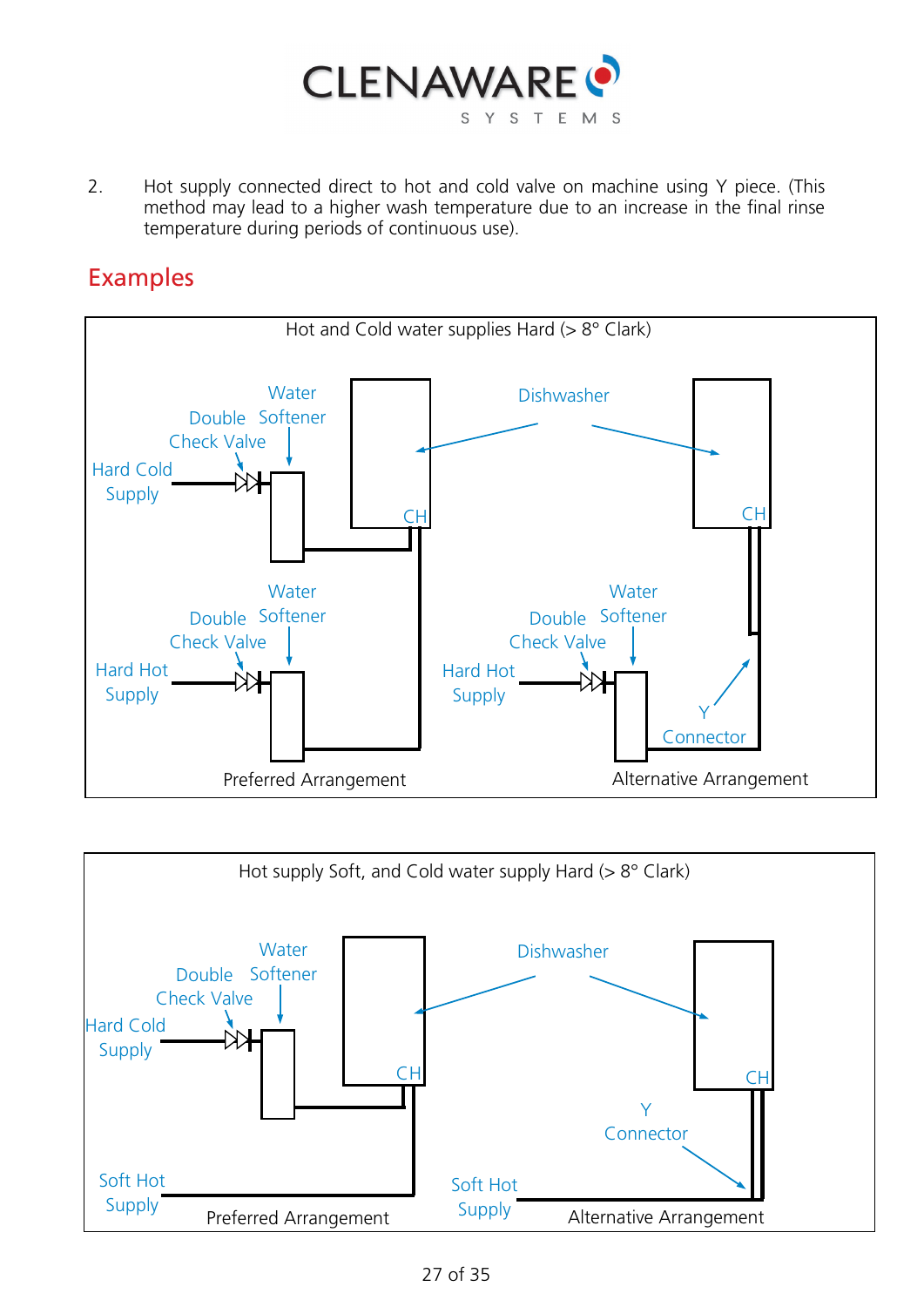

#### Drain Connection

This machine has a pumped waste system and requires a trapped 1½" open vent upstand with the top 450mm from the base of the machine. Place non-kink hose and former into upstand.

#### Detergent And Rinseaid Connection

Injection is automatic. The end of the suction hoses (clear for Detergent and blue for Rinseaid) should be fitted with the supplied caps, weights and Filters and placed into the base of the relevant containers.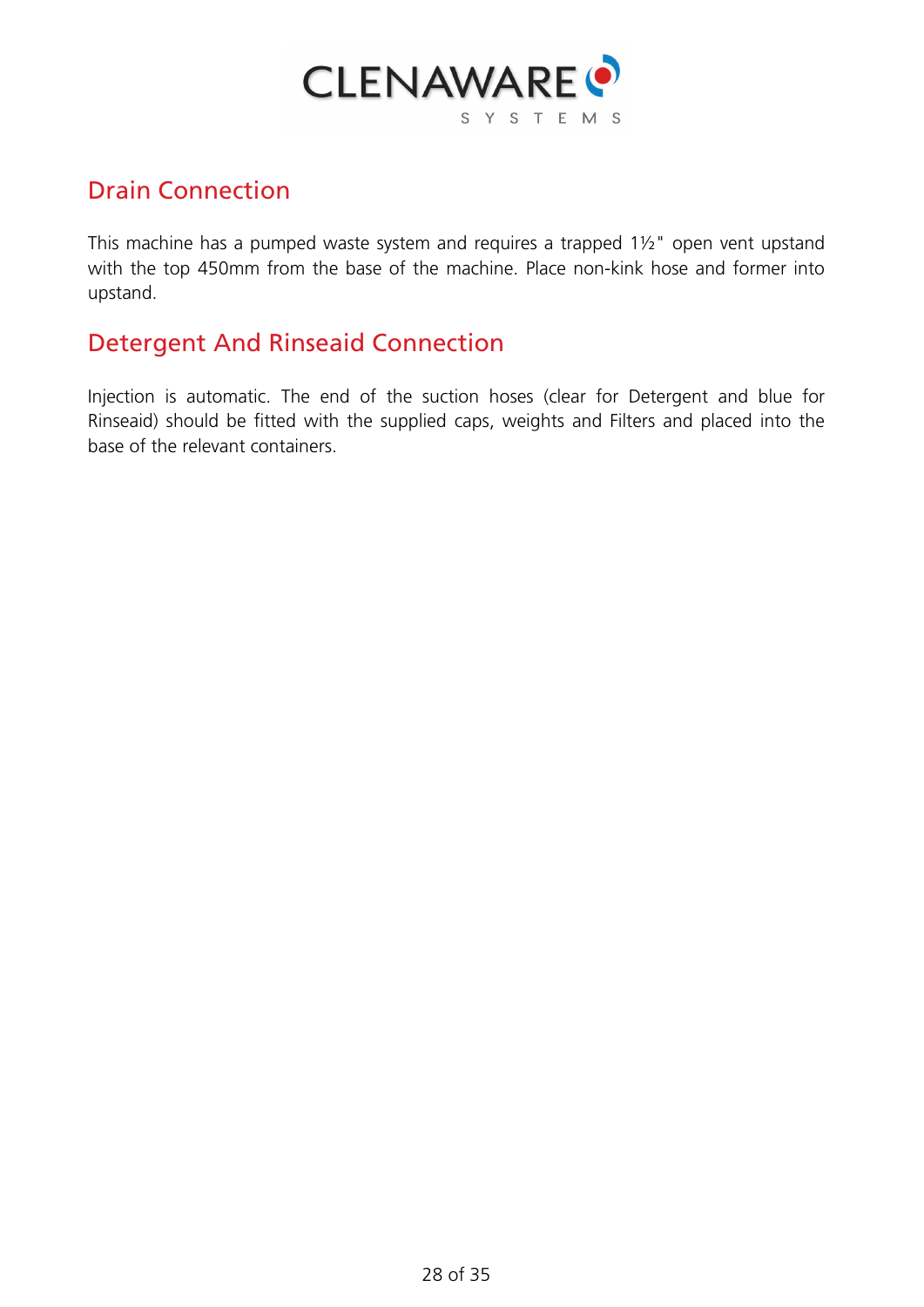

| <b>Model</b>                 | <b>TD50 Mk5</b>                  |        |                 |  |
|------------------------------|----------------------------------|--------|-----------------|--|
| Part No                      | CS-A0037 & CS-A0038              |        |                 |  |
| <b>Electrical Connection</b> | 13 amp                           | 30 amp | 3 Phase         |  |
| Rack Size                    |                                  | 500mm  |                 |  |
| Height Clearance             | 280mm                            |        |                 |  |
| TD Disinfecting Time/Temp    | 2 min @ 82°C or 3 mins @ 72°C    |        |                 |  |
| Water Used/Cycle             | 10 Lt's                          |        |                 |  |
| <b>Supply Voltage</b>        | 230 - 240V (1) 50Hz              |        | 415V (3+N) 50Hz |  |
| Power Input                  | 3 kW                             | 5.5 kW | 8 kW            |  |
| Fuse @                       | 13 amp                           | 25 amp | 15 amp/Phase    |  |
| Rinse Heater Power           | 2.5 kW                           | 5 kW   | 7.5 kW          |  |
| Wash Pump Power              | 300W                             |        |                 |  |
| Wash Tank Capacity           | 61/ <sub>2</sub> Lt's            |        |                 |  |
| Pre-Wash Temperature         | $60^{\circ}$ C                   |        |                 |  |
| Rinse Pump Power             | 300W                             |        |                 |  |
| Rinse Tank Capacity          | 61/ <sub>2</sub> Lt's            |        |                 |  |
| Rinse Tank Temperature       | 80°C                             |        |                 |  |
| Water Pressure/Flow - Hot    | 0.5-1.5 Bar @ 5Lt/min (60°C max) |        |                 |  |
| Water Pressure/Flow - Cold   | 0.5-10 Bar @ 5Lt/min (5°C min)   |        |                 |  |
| Waste                        | Pumped + Empty Cycle             |        |                 |  |
| Rinseaid Dosing              | Adjustable Peristaltic Pump      |        |                 |  |
| Detergent Dosing             | Adjustable Peristaltic Pump      |        |                 |  |
| Operating Weight             | 92 Kg                            |        |                 |  |
| Shipping Weight              | 86 Kg                            |        |                 |  |

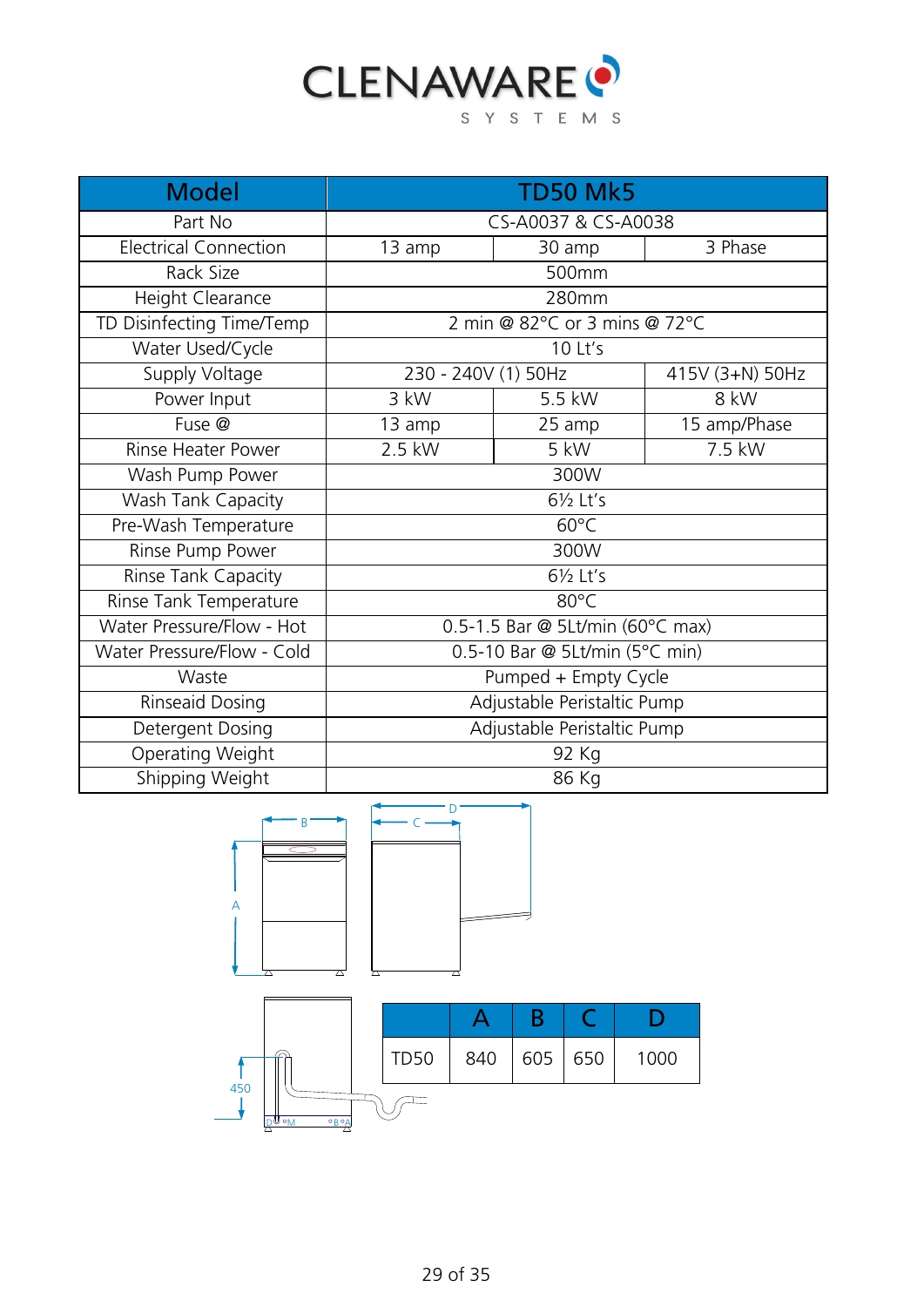

#### Clenaware Systems Ltd Reserve The Right To Amend Specifications

#### <span id="page-29-0"></span>**WEEE**

This equipment contains electrical and electronic components.

At the end of its life, this equipment should not be mixed with general waste during disposal.

For proper treatment, recovery and recycling, please take this equipment to a designated recycling facility. Please contact your local authority for further details of your nearest designated recycling facility.



<span id="page-29-1"></span>Alternatively, you can contact your supplier of the equivalent new product to arrange disposal.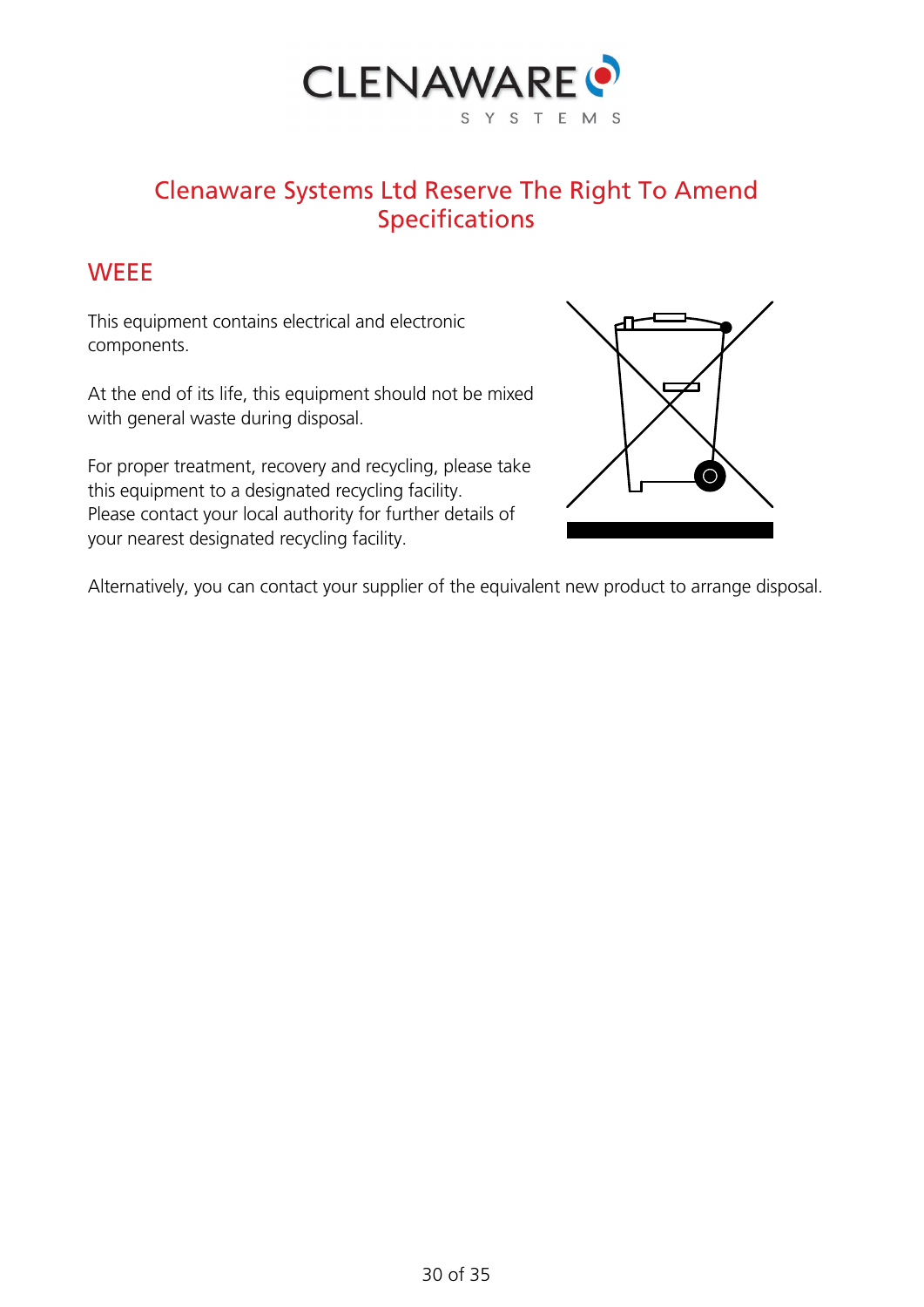

# Service And Warranty

#### <span id="page-30-0"></span>**Warranty**

All Clenaware Systems machines are covered by a 12 month guarantee.

Clenaware Systems Ltd guarantee that any and all products manufactured and marketed under the Clenaware Systems name and used in the correct way are free from defects in material and/or workmanship for a period of 12 months from the date of first installation.

All repairs will be carried out Monday to Friday and between the hours of 9.00am and 17.30pm.

The Clenaware Systems warranty covers any material or manufacturing and we will repair or replace any defect provided that:

- 1. Installation and commissioning was carried out by Clenaware Systems or an approved/nominated agent in accordance with the Clenaware Systems requirements as detailed in the user manual.
- 2. Products and/or components are not modified, altered or dismantled by unauthorised persons.
- 3. Products are maintained in accordance with the Clenaware Systems requirements by Clenaware Systems or an approved/nominated agent.
- 4. Products are cleaned and preventative maintenance carried out in accordance with the Clenaware Systems requirements as detailed in the owner's manual and on the Care Card.
- 5. Warranty service is performed by Clenaware Systems or an approved/nominated agent using genuine Clenaware Systems replacement parts supplied by Clenaware Systems or an approved/nominated agent.
- 6. A maintenance service has been carried out by Clenaware Systems or an approved/nominated agent at 12 months from purchase/installation. This is chargeable to the customer.
- 7. That chemicals used during normal operating are those recommended and purchased from Clenaware Systems or an approved/nominated agent.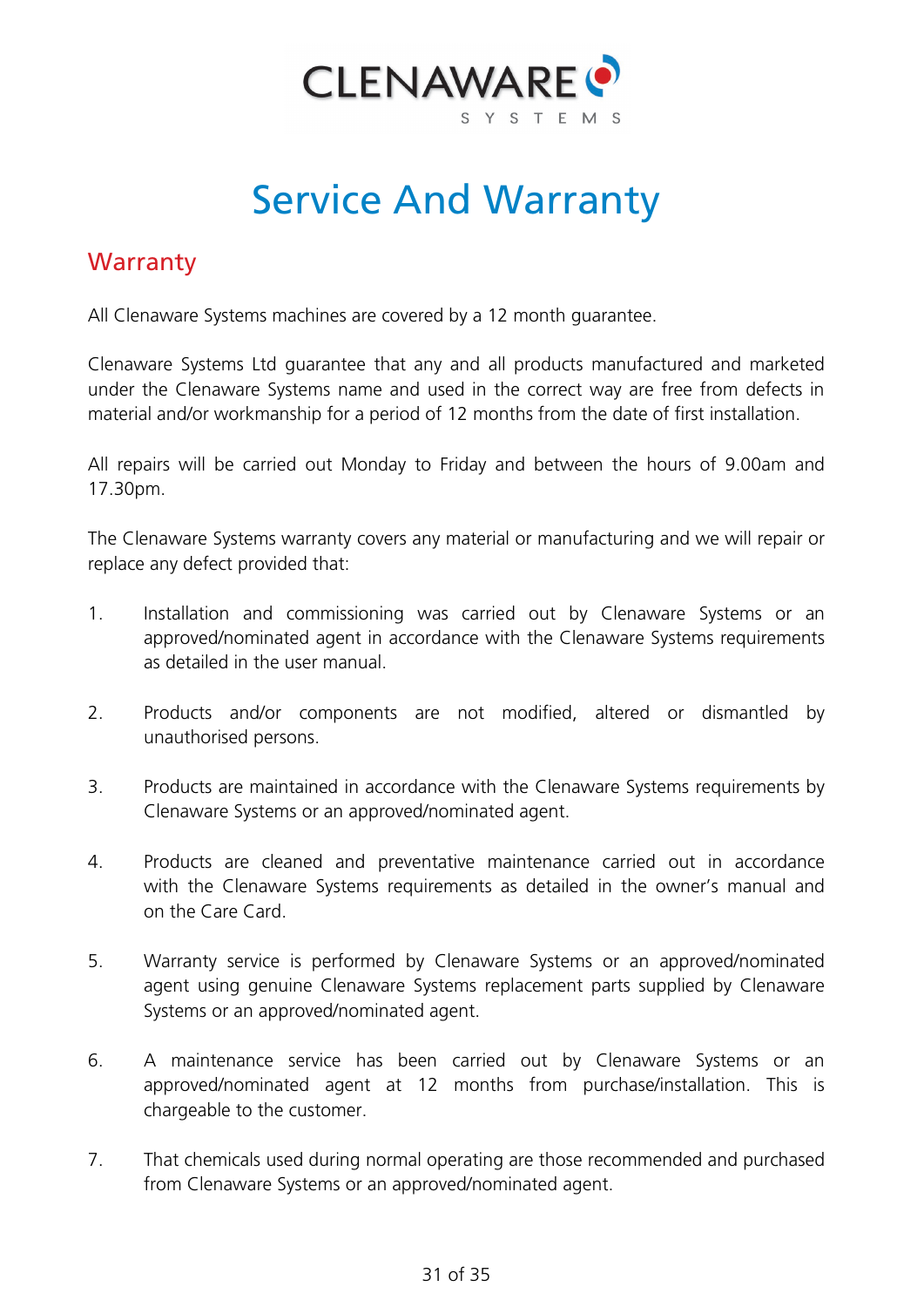

The Clenaware Systems warranty will not cover the following:

- 1. Failure or damage caused by misuse, accidental or malicious damage.
- 2. Failure or damage caused by the loss of or fluctuations in electrical power supply.
- 3. Failure or damage caused by water supply failure or any other plumbing or drainage problem. This includes any water treatment device connected to the product.
- 4. Labour and material costs associated with cleaning and preventative maintenance as detailed in the Owners Manual or failure to perform a 12 month service.
- 5. Labour and material costs associated with replacing Filters or other water treatment devices.
- 6. Labour and material costs where non recommended chemicals are used causing failure due to corrosion, loss of beer-head retention, taste, appearance, cleanliness of washed glassware, or the formation of lime scale within the machine.
- 7. Labour and material costs associated with failure or operating problems caused by incorrect installation.
- 8. Any consequential loss as a result of product failure.
- 9. No fault found calls; these will be chargeable to the customer.
- <span id="page-31-0"></span>10. Costs associated with repairs requested out of hours i.e. before 09.00 hours and after 17.30 hours, Monday to Friday, all day Saturday, Sunday and Public Holidays.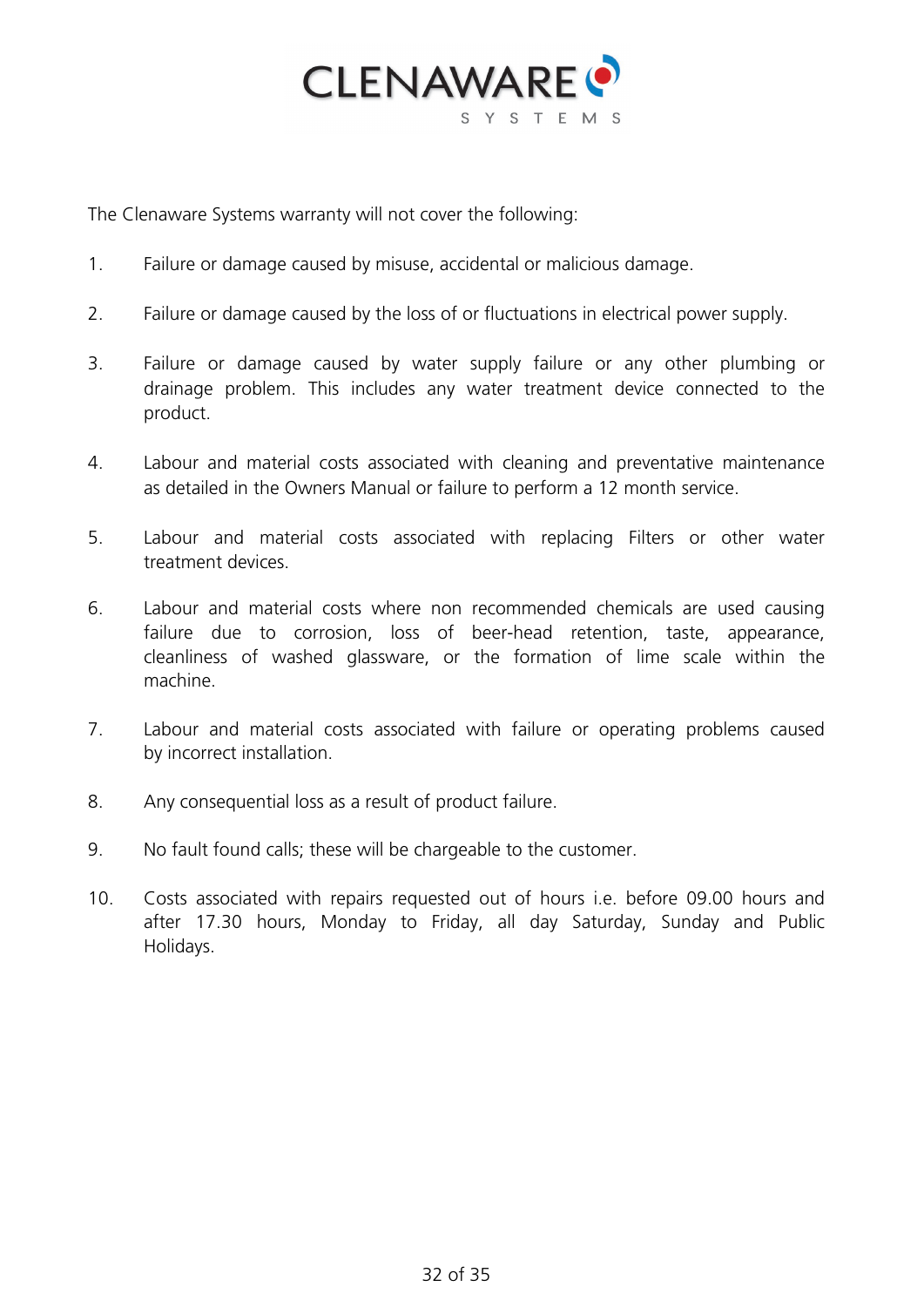

#### Service

#### **Warranty**

- 1. All warranty service is performed by Clenaware Systems or an approved/nominated agent.
- 2. Warranty service is performed Monday to Friday and between the hours of 09.00am and 17.30pm.
- 3. All warranty claims should be logged by calling: 01933 666244.

Please have the following details to hand to speed up the processing of your call:

- a) Machine Serial Number
- b) Site Name
- c) Contact Name & Telephone Number
- d) Access Times
- e) Description of problem

When calling please try to avoid "Out Of Order", "It's Faulty" or "Not Washing Correctly" as the "Description of problem".

#### Maintenance & Servicing

- 1. A number of different types of service contract are available through Clenaware Systems or an approved/nominated agent.
- 2. All enquiries should be logged by calling: 01933 666244.
- <span id="page-32-0"></span>3. For further information or clarification on warranty and service please contact Clenaware Systems using the details on the last page of this document.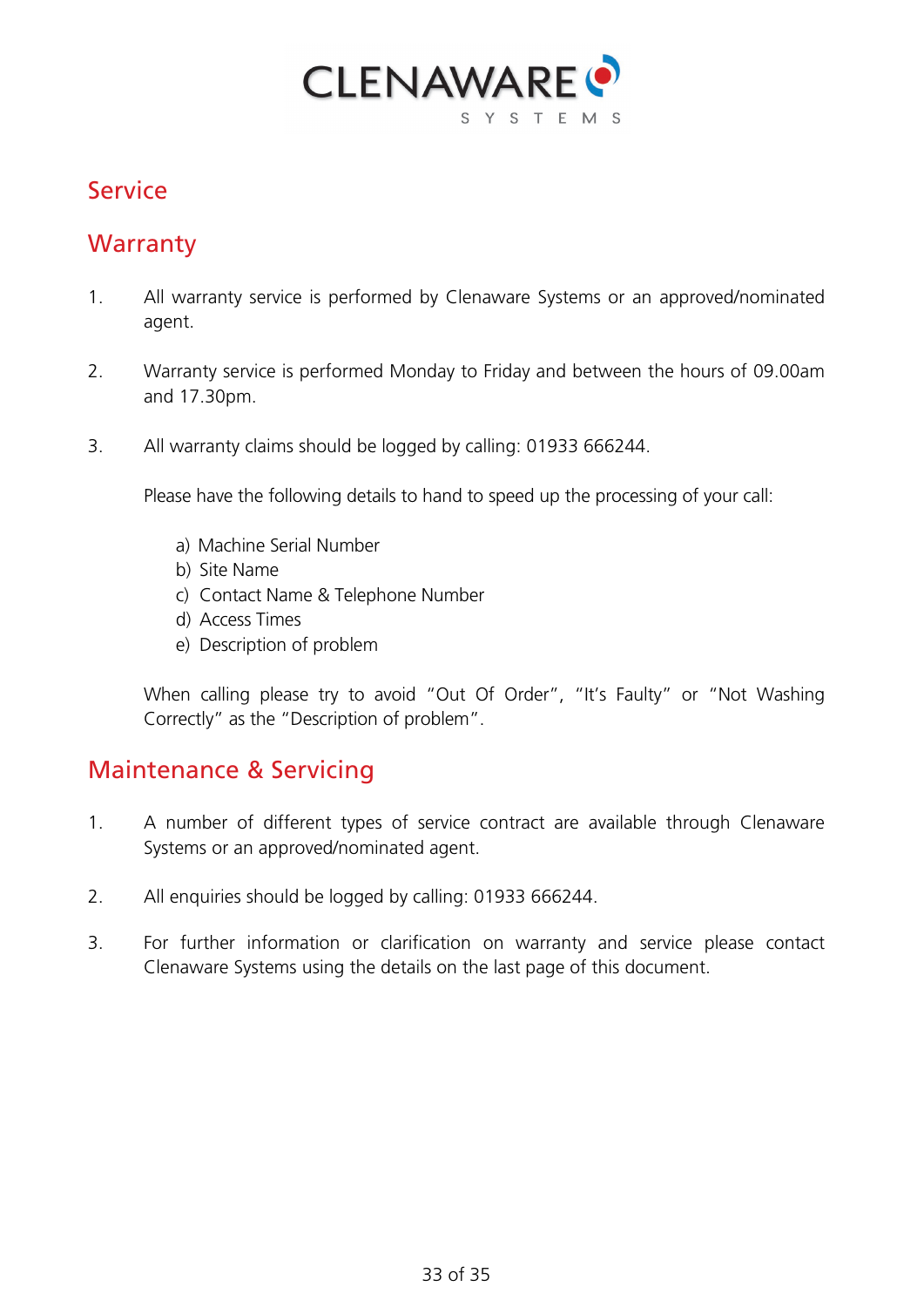

#### Disclaimer

- 1. Installation and commissioning of the Clenaware Systems machines should be carried out by Clenaware Systems or an approved/nominated agent in accordance with the Clenaware Systems requirements as detailed in the user manual. Failure to install and commission a machine in line with these requirements can invalidate the warranty.
- 2. As part of a process of ongoing innovation and brand development, Clenaware Systems reserves the right to change specifications without prior notice.
- 3. Brand Names, Trade Marks, Trade Names, Images and Drawings used in any documents relating to a Clenaware Systems product are for reference purposes only and should not be reproduced without the written permission of Clenaware Systems Ltd.